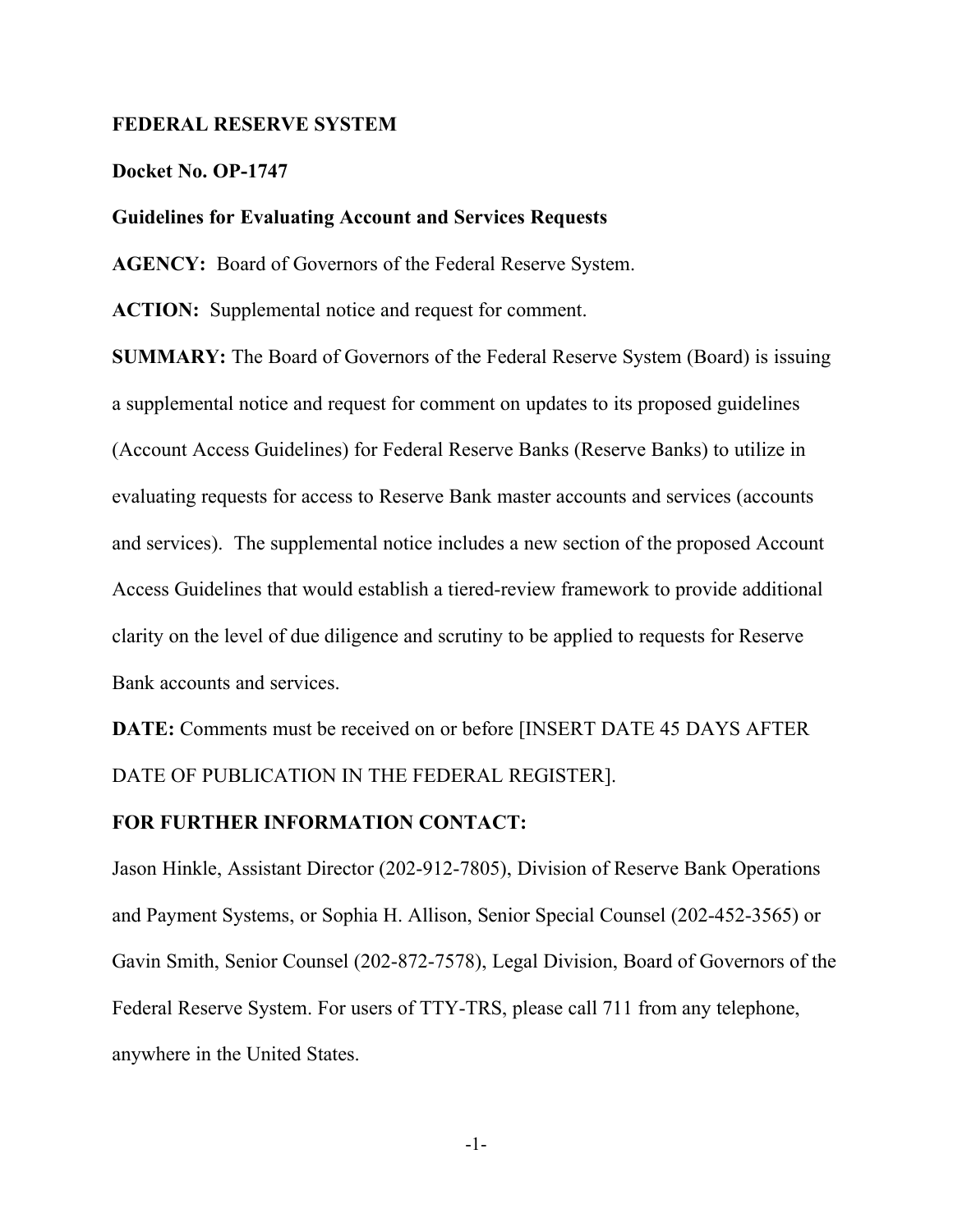**ADDRESSES**: You may submit comments, identified by Docket No. OP-1765, by any of the following methods:

*Agency website*: http://www.federalreserve.gov. Follow the instructions for submitting comments at http://www.federalreserve.gov/apps/foia/proposedregs.aspx.

*E-mail*: regs.comments@federalreserve.gov. Include docket number in the subject line of the message.

*FAX*: (202) 452-3819 or (202) 452-3102.

*Mail*: Ann E. Misback, Secretary, Board of Governors of the Federal Reserve System,

20th Street and Constitution Avenue NW, Washington, DC 20551.

All public comments are available from the Board's website at

<http://www.federalreserve.gov/generalinfo/foia/ProposedRegs.cfm>as submitted, unless modified for technical reasons or to remove personally identifiable information at the commenter's request. Accordingly, comments will not be edited to remove any identifying or contact information. Public comments may also be viewed in-person in Room M-4365A, 2001 C St. NW Washington, DC 20551, between 9:00 a.m. and 5:00 p.m. during federal business weekdays.

# **SUPPLEMENTARY INFORMATION:**

### **I. Background**

On May 5, 2021, the Board requested comment on proposed guidelines to be used by Reserve Banks in evaluating requests for accounts and services (Original Proposal).<sup>[1](#page-1-0)</sup>

<span id="page-1-0"></span><sup>1</sup> 86 FR 25865 (May 11, 2021).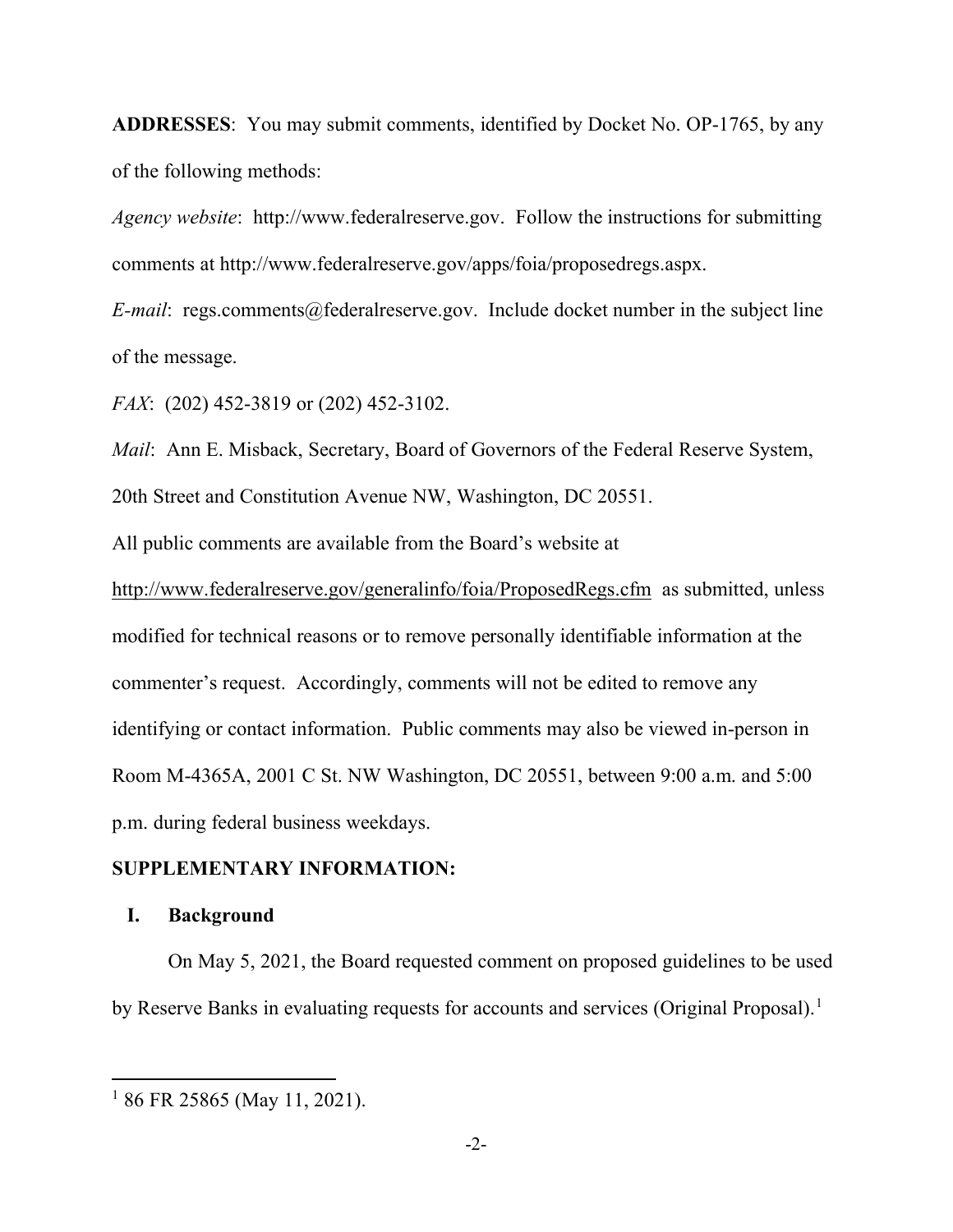The Original Proposal reflected the Board's policy goals of (1) ensuring the safety and soundness of the banking system, (2) effectively implementing monetary policy, (3) promoting financial stability, (4) protecting consumers, and (5) promoting a safe, efficient, inclusive, and innovative payment system. The Original Proposal was also intended to ensure that Reserve Banks apply a transparent and consistent set of factors when reviewing requests for accounts and services (access requests).

The Original Proposal consisted of six principles. The first principle specified that only institutions that are legally eligible for access to Reserve Bank accounts and services would be considered for access. The remaining five principles addressed specific risks, ranging from narrow risks (such as risk to an individual Reserve Bank) to broader risks (such as risk to the U.S. financial system).<sup>[2](#page-2-0)</sup> For each of these five principles, the Original Proposal set forth factors that Reserve Banks should consider when evaluating an institution's access request against the specific risk targeted by the principle. The identified factors are commonly used in the regulation and supervision of federally-insured institutions. The Board notes that, when applying the proposed Account Access Guidelines, the Reserve Bank would integrate to the extent possible the assessments of an institution by its state and/or federal supervisors into the Reserve Bank's own independent assessment of the institution's risk profile.

<span id="page-2-0"></span><sup>&</sup>lt;sup>2</sup> The Account Access Guidelines were designed primarily as a risk management framework and, as such, focus on risks an institution's access could pose. The Board notes, however, that granting an access request could also have net benefits to the financial system, although these are not a focus of the Account Access Guidelines.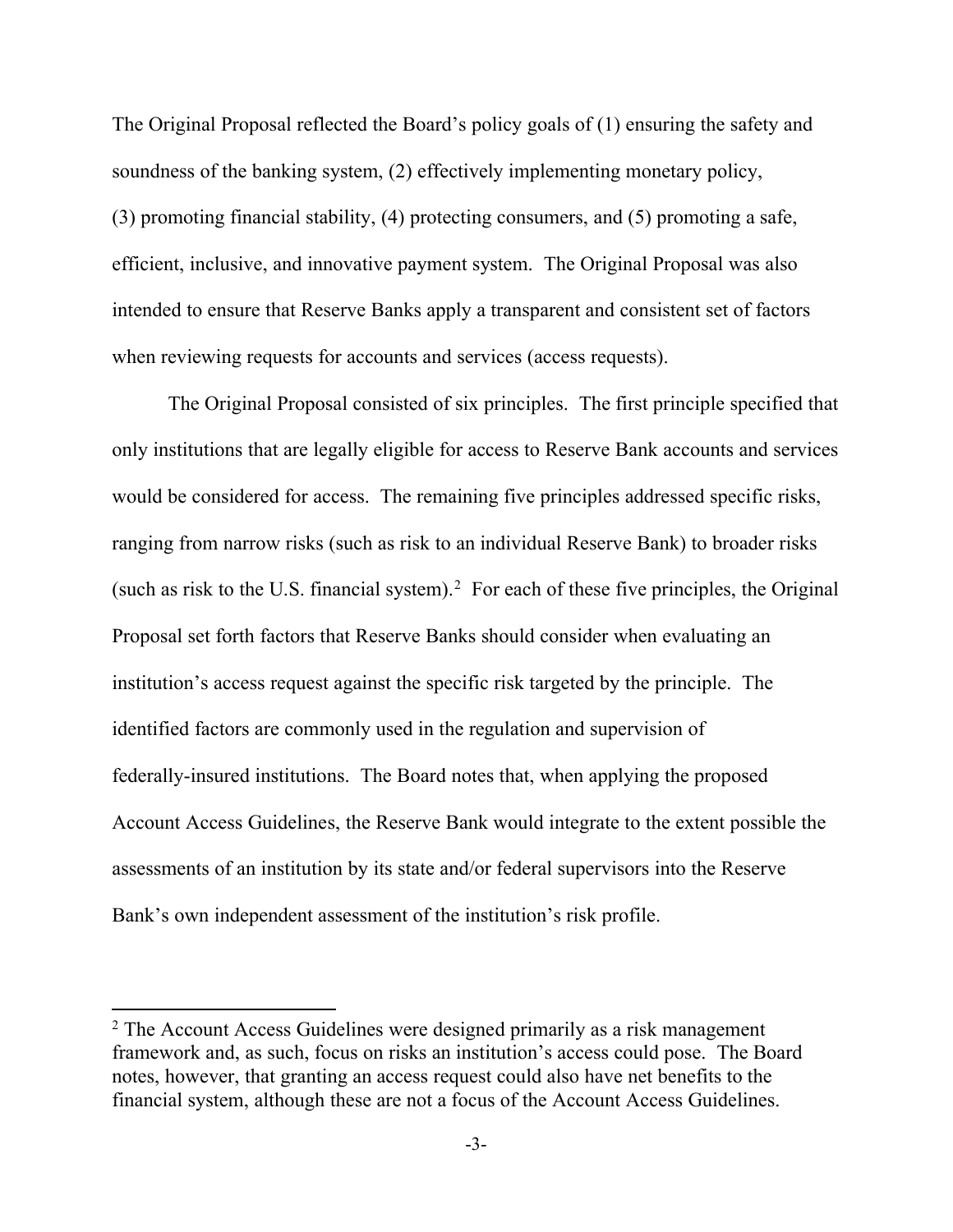The Original Proposal noted that the application of the Guidelines to requests by federally-insured institutions should be fairly straightforward, while requests from nonfederally insured institutions may require more extensive due diligence. This supplemental notice (Updated Proposal) includes the Original Proposal substantially as proposed but includes a new section 2 of the Account Access Guidelines that would incorporate a tiering framework based on an institution's characteristics. The three tiers would provide additional clarity on how the Reserve Banks would apply the principles in section 1 of the Account Access Guidelines to different types of institutions.

#### **II. Overview of Comments on Original Proposal**

The Board received 46 individual comment letters and 281 duplicate form letters in response to the Original Proposal. Nearly all the comment letters expressed general support for the proposed Account Access Guidelines, and most letters also made recommendations for improvements. Commenters represented several types of institutions, including (1) institutions with traditional charters, such as banks and credit unions, and their trade associations; (2) institutions with novel charters, such as cryptocurrency custody banks, and their trade associations; and (3) think tanks and nonprofit advocacy groups. The views expressed by the first category of commenters often conflicted with the views expressed by the second category of commenters.<sup>[3](#page-3-0)</sup> The

<span id="page-3-0"></span> $3$  For example, many commenters in the first category suggested that institutions with novel charters should face a more challenging path to access accounts and services, while many commenters in the second category suggested that institutions with novel charters should face an easier path to access accounts and service.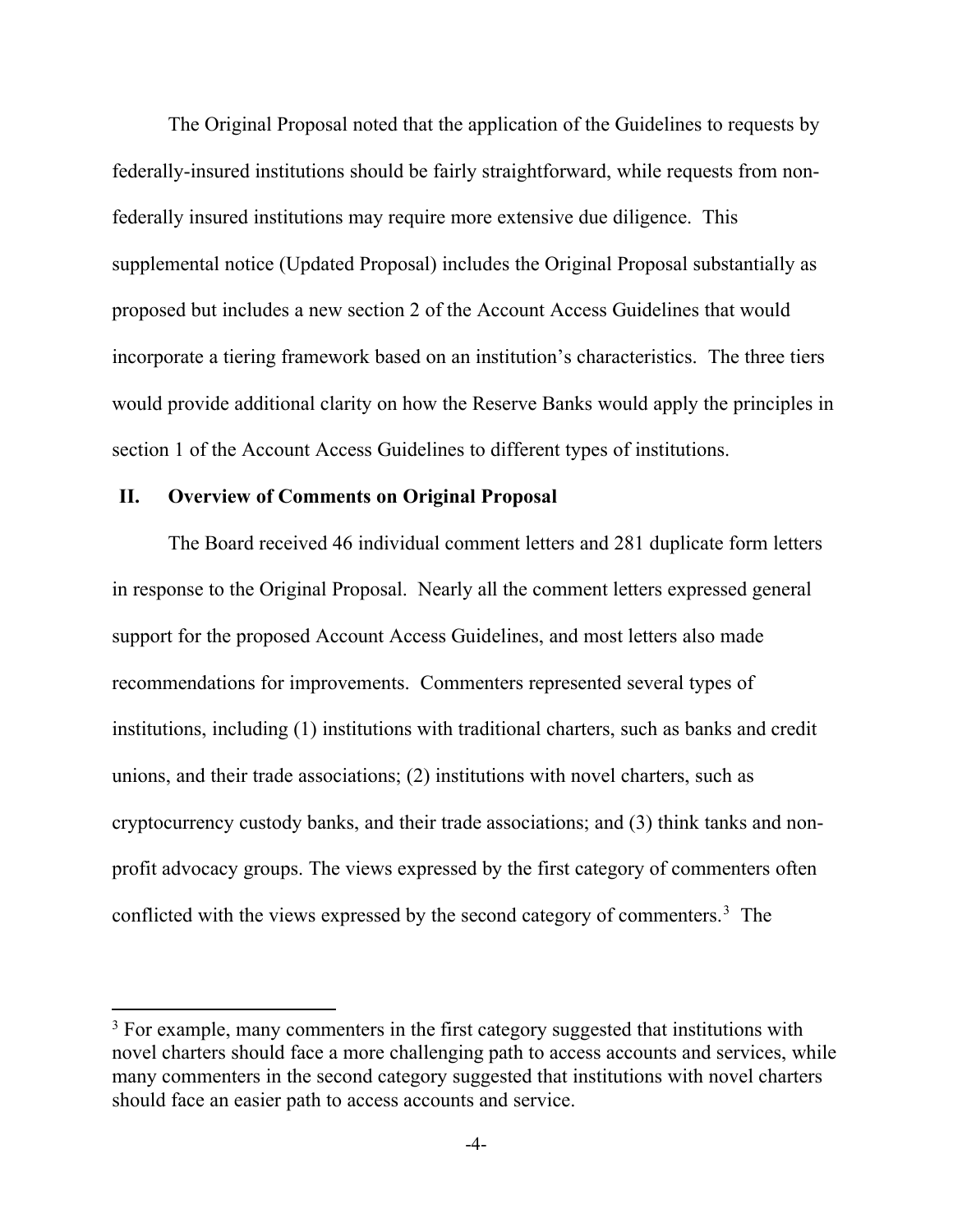duplicate form letters included recommendations that mirrored those submitted by trade associations for institutions with traditional charters.

## **III. Updated Proposal**

The Account Access Guidelines listed in this Updated Proposal consist of two sections. Proposed section 1—which describes the six principles that the Reserve Banks would use in evaluating requests for accounts and services—is substantially the same as the Account Access Guidelines described in the Original Proposal. [4](#page-4-0)

The Original Proposal noted that the application of the Account Access Guidelines to requests by federally-insured institutions should be fairly straightforward, while requests from non-federally insured institutions may require more extensive due diligence. The Updated Proposal includes a new section 2 of the Account Access Guidelines, which would establish a three-tiered review framework to provide additional clarity regarding the review process for different types of institutions.

Tier 1 would consist of eligible institutions that are federally-insured. These institutions are already subject to a comprehensive set of federal banking regulations, and, in most cases, detailed regulatory and financial information about these firms would be readily available. Accordingly, access requests by Tier 1 institutions would generally be subject to a less intensive and more streamlined review. In cases where the

<span id="page-4-0"></span><sup>4</sup> The Updated Proposal incorporates certain technical changes to Section 1. For example, some commenters read Principle 6 to suggest that Reserve Banks, rather than the Board, have the authority to establish the interest on reserve balances (IORB) rate. The Updated Proposal deletes the language that commenters read to suggest that Reserve Banks have the authority to establish the IORB rate.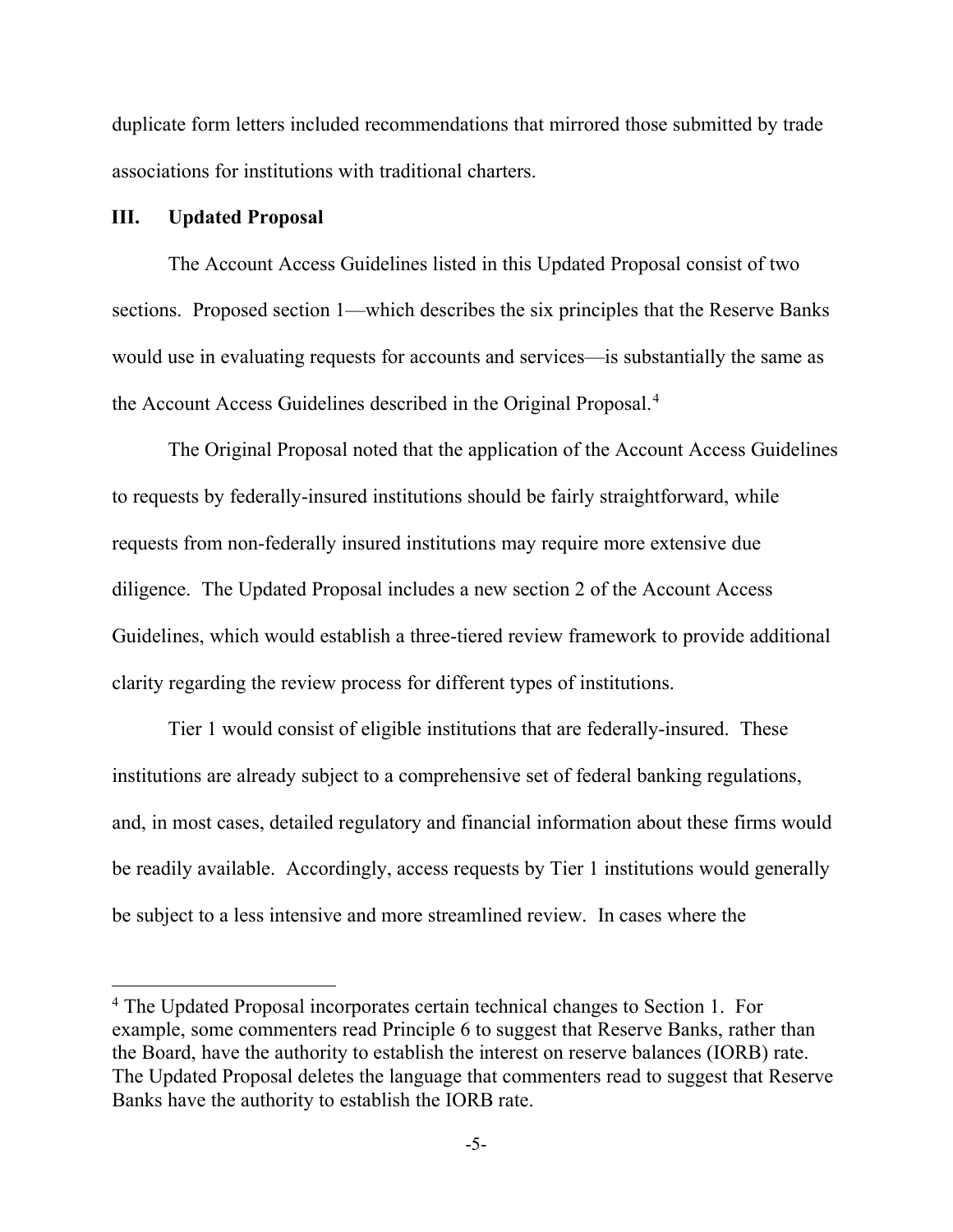application of the Guidelines to Tier 1 institutions identifies potentially higher risk profiles, the institutions would receive additional attention.

Tier 2 would consist of eligible institutions that are not federally-insured but (i) are subject (by statute) to prudential supervision by a federal banking agency; and (ii) any holding company of which would be subject to Federal Reserve oversight (by statute or by commitments).<sup>[5](#page-5-0)</sup> Tier 2 institutions would be subject to similar but not identical regulations as federally-insured institutions, and as a result, may present greater risks than Tier 1 institutions. Additionally, detailed regulatory and financial information regarding Tier 2 institutions is less likely to be available and may not be available in public form. Accordingly, access requests by Tier 2 institutions would generally receive an intermediate level of review.

Tier 3 would consist of eligible institutions that are not federally insured and not subject to prudential supervision by a federal banking agency at the institution or holding company level. Tier 3 institutions may be subject to a supervisory or regulatory framework that is substantially different from, and possibly weaker than, the supervisory and regulatory framework that applies to federally-insured institutions, and as a result may pose the highest level of risk. Detailed regulatory and financial information regarding Tier 3 institutions may not exist or may be unavailable. Accordingly, access requests by Tier 3 institutions would generally receive the strictest level of review.

The Board seeks comment on all aspects of the Updated Proposal.

<span id="page-5-0"></span><sup>&</sup>lt;sup>5</sup> The Board would expect holding companies of Tier 2 entities to comply with similar requirements as holding companies subject to the Bank Holding Company Act.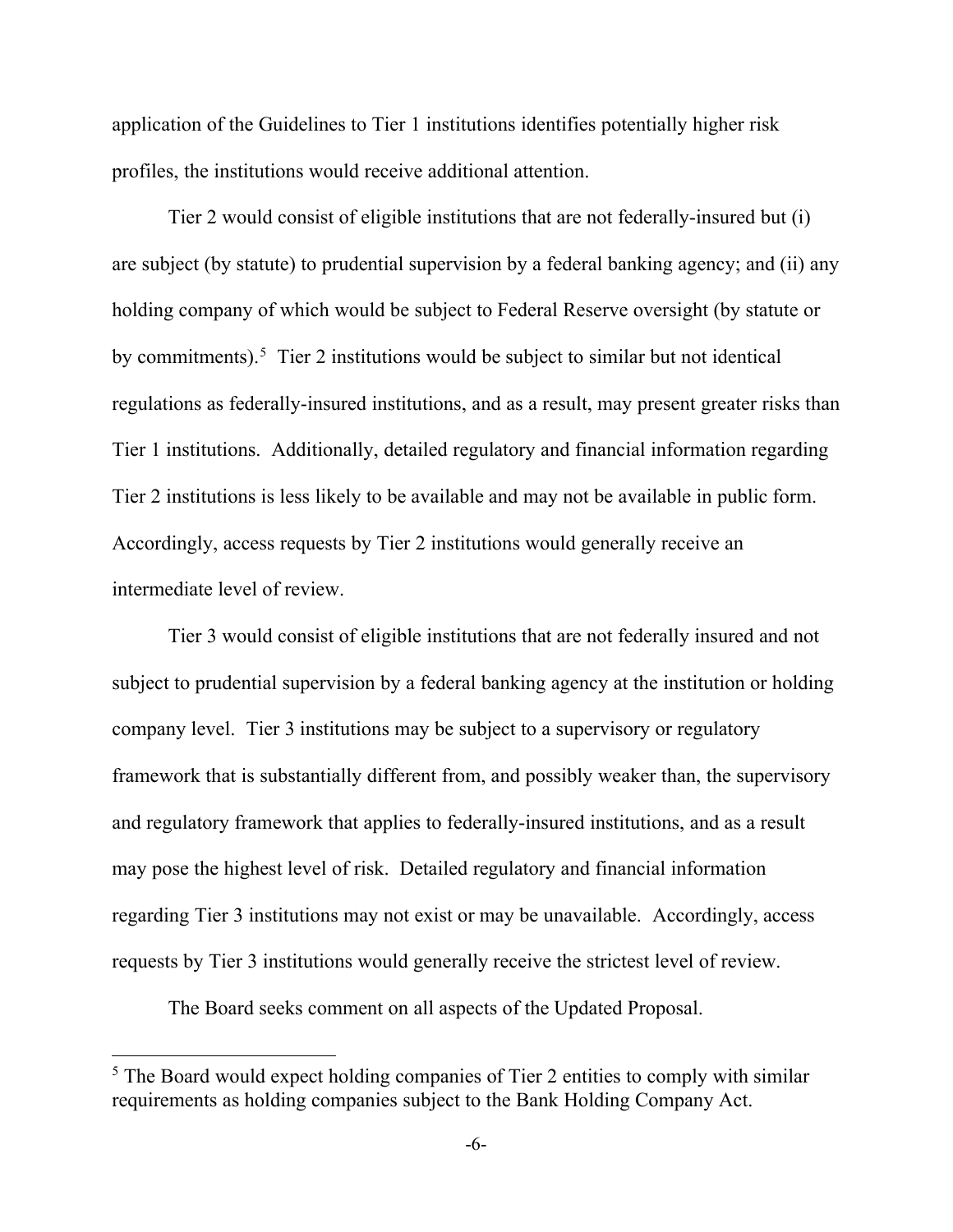# **IV. Updated Account Access Guidelines**

*Guidelines Covering Access to Accounts and Services at Federal Reserve Banks (Account Access Guidelines)*

## **Section 1: Principles**

The Board of Governors of the Federal Reserve System (Board) is adopting account access guidelines comprised of six principles to be used by Federal Reserve Banks (Reserve Banks) in evaluating requests for master accounts and access to Federal Reserve Bank financial services (access requests).<sup>[1](#page-6-0),[2](#page-6-1)</sup> The account access guidelines apply to requests from all institutions that are legally eligible to receive an account or services, as discussed in more detail in the first principle.<sup>[3](#page-6-2)</sup> The Board expects the Reserve Banks to collaborate on reviews of account and service requests, as well as ongoing monitoring of accountholders, to ensure that the guidelines are implemented in a consistent and timely manner.

<span id="page-6-0"></span> $<sup>1</sup>$  As discussed in the Federal Reserve's Operating Circular No. 1, an institution has the</sup> option to settle its Federal Reserve financial services transactions in its master account with a Reserve Bank or in the master account of another institution that has agreed to act as its correspondent. These principles apply to requests for either arrangement.

<span id="page-6-1"></span><sup>&</sup>lt;sup>2</sup> Reserve Bank financial services mean all services subject to Federal Reserve Act, section 11A ("priced services") and Reserve Bank cash services. Financial services do not include transactions conducted as part of the Federal Reserve's open market operations or administration of the Reserve Banks' Discount Window.

<span id="page-6-2"></span><sup>&</sup>lt;sup>3</sup> These principles would not apply to accounts provided under fiscal agency authority or to accounts authorized pursuant to the Board's Regulation N (12 CFR 214), joint account requests, or account requests from designated financial market utilities, since existing rules or policies already set out the considerations involved in granting these types of accounts.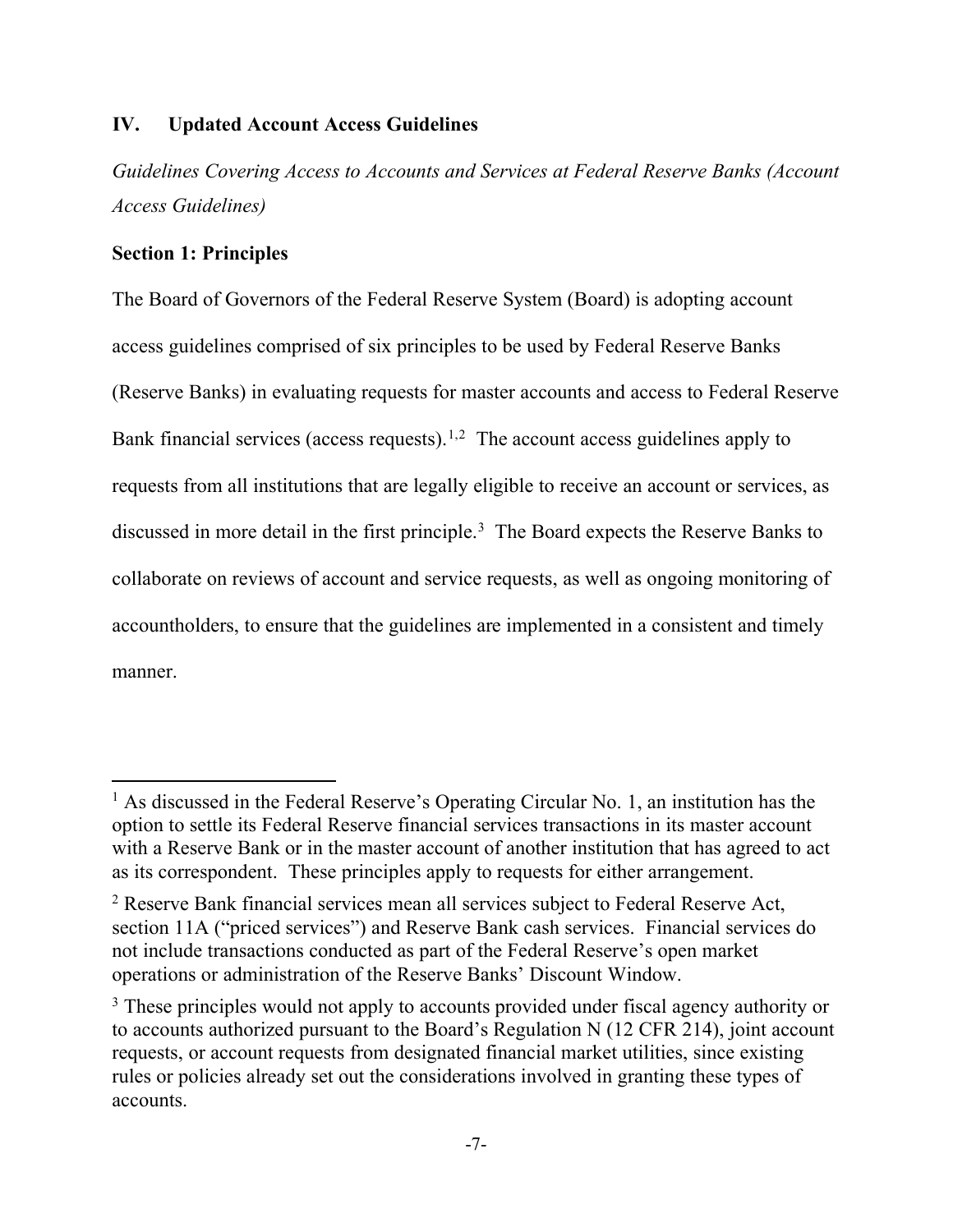The Federal Reserve System's (Federal Reserve) approach to providing institutions with accounts and services depends on, among other things, whether the institution is legally eligible to obtain an account and on the Federal Reserve's policy goals of ensuring the safety and soundness of the banking system, effectively implementing monetary policy, promoting financial stability, protecting consumers, and promoting a safe, effective, efficient, accessible, and innovative payment system. The Board believes it is important to make clear that legal eligibility does not bestow a right to obtain an account and services. While decisions regarding individual access requests remain at the discretion of the individual Reserve Banks, the Board believes it is important that the Reserve Banks apply a consistent set of guidelines when reviewing such access requests to promote consistent outcomes across Reserve Banks and to facilitate equitable treatment across institutions.[4](#page-7-0)

These account access guidelines also serve to inform requestors of the factors that a Reserve Bank will review in any access request and thereby allow a requestor to make any enhancements to its risk management, documentation, or other practices to attempt to demonstrate how it meets each of the principles.

These guidelines broadly outline considerations for evaluating access requests but are not intended to provide assurance that any specific institution will be granted an account and

<span id="page-7-0"></span><sup>&</sup>lt;sup>4</sup> The Board has issued these account access guidelines under its general supervision authority over the operations of the Reserve Banks, 12 U.S.C 248(j). Decisions on access to accounts and services are made by the Reserve Bank in whose District the requestor is located.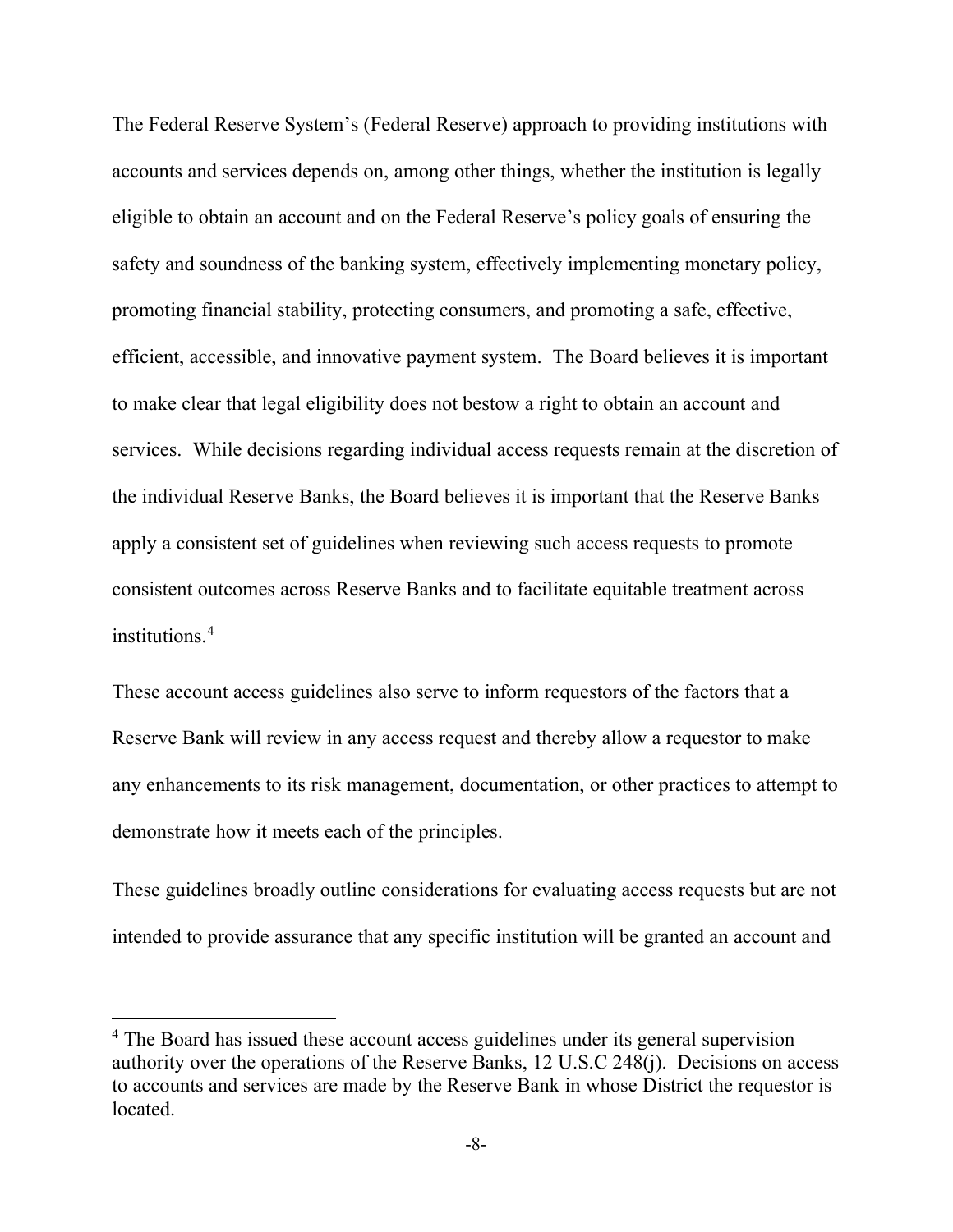services. The individual Reserve Bank will evaluate each access request on a case-bycase basis. When applying these account access guidelines, the Reserve Bank should consider, to the extent possible, the assessments of an institution by state and/or federal supervisors into its independent analysis of the institution's risk profile. The evaluation of an institution's access request should also consider whether the request has the potential to set a precedent that could affect the Federal Reserve's ability to achieve its policy goals now or in the future.

If the Reserve Bank decides to grant an access request, it may impose (at the time of account opening, granting access to service, or any time thereafter) obligations relating to, or conditions or limitations on, use of the account or services as necessary to limit operational, credit, legal, or other risks posed to the Reserve Banks, the payment system, financial stability or the implementation of monetary policy or to address other considerations.<sup>[5](#page-8-0)</sup> The account-holding Reserve Bank may, at its discretion, decide to place additional risk management controls on the account and services, such as real-time monitoring of account balances, as it may deem necessary to mitigate risks. If the obligations, limitations, or controls are ineffective in mitigating the risks identified or if the obligations, limitations, or controls are breached, the account-holding Reserve Bank may further restrict the institution's use of accounts and services or may close the

<span id="page-8-0"></span><sup>&</sup>lt;sup>5</sup> The conditions imposed could include, for example, establishing a cap on the amount of balances held in the account. In addition, the Board may authorize a Reserve Bank to pay a different rate of interest on balances held in the account or may limit the amount of balances in the account that receive interest.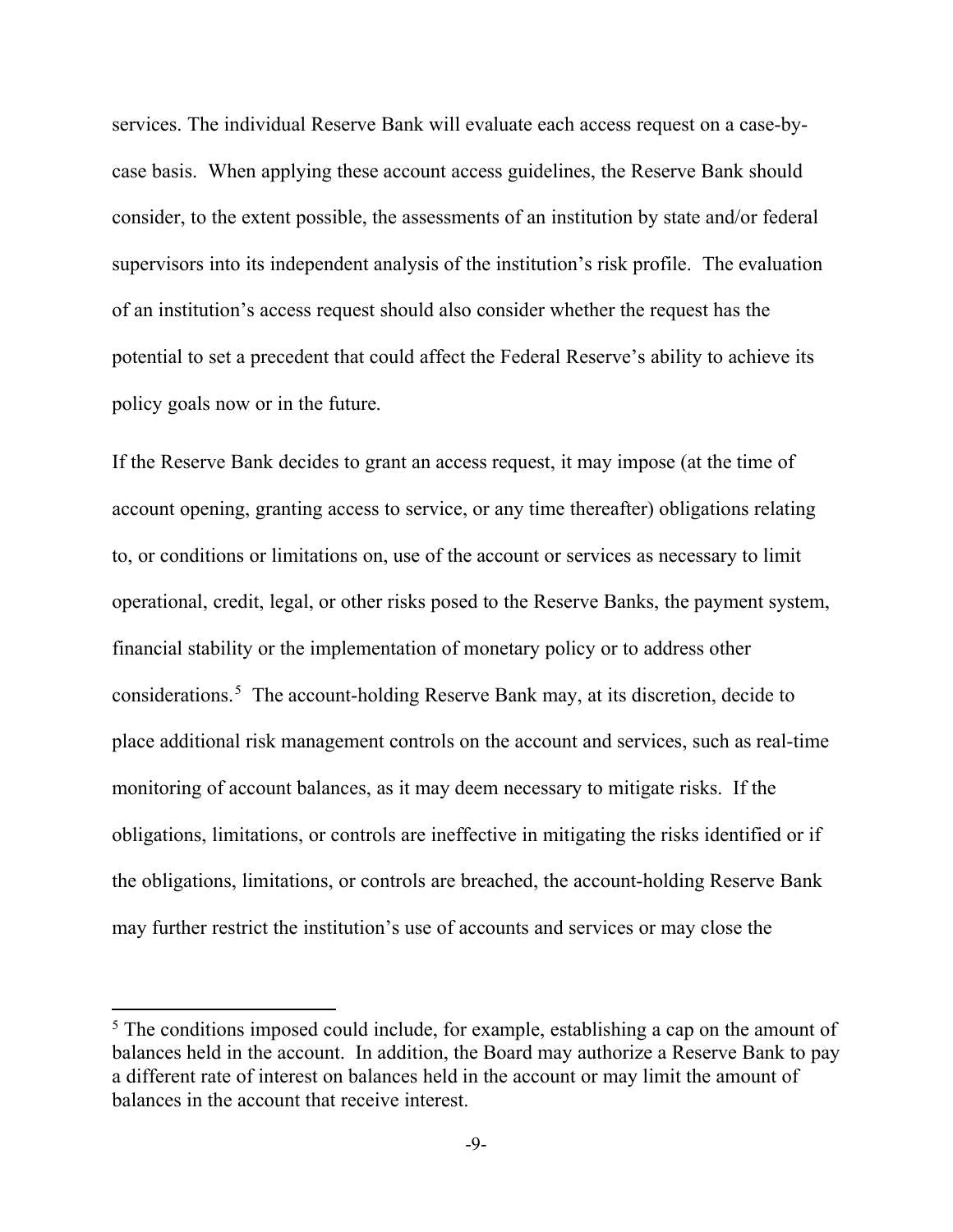account. Establishment of an account and provision of services by a Reserve Bank under these guidelines is not an endorsement or approval by the Federal Reserve of the institution. Nothing in the Board's guidelines relieves any institution from compliance with obligations imposed by the institution's supervisors and regulators.

Accordingly, Reserve Banks should evaluate how each institution requesting access to an account and services will meet the following principles.<sup>[6](#page-9-0)</sup> Each principle identifies factors that Reserve Banks should consider when evaluating an institution against the specific risk targeted by the principle (several factors are pertinent to more than one principle). The identified factors are commonly used in the regulation and supervision of federally-insured institutions. As a result, the Board anticipates the application of the account access guidelines to access requests by federally-insured institutions will be fairly straightforward in most cases. However, Reserve Bank assessments of access requests from non-federally insured institutions may require more extensive due diligence. Reserve Banks monitor and analyze the condition of institutions with access to accounts and services on an ongoing basis. Reserve Banks should use the guidelines to re-evaluate the risks posed by an institution in cases where its condition monitoring and analysis indicate potential changes in the risk profile of an institution, including a significant change to the institution's business model.

<span id="page-9-0"></span><sup>&</sup>lt;sup>6</sup> The principles are designed to address risks posed by an institution having access to an account and services, ranging from narrow risks (e.g., to an individual Reserve Bank) to broader risks (e.g., to the overall economy). Review activities performed by the Reserve Bank may address several principles at once.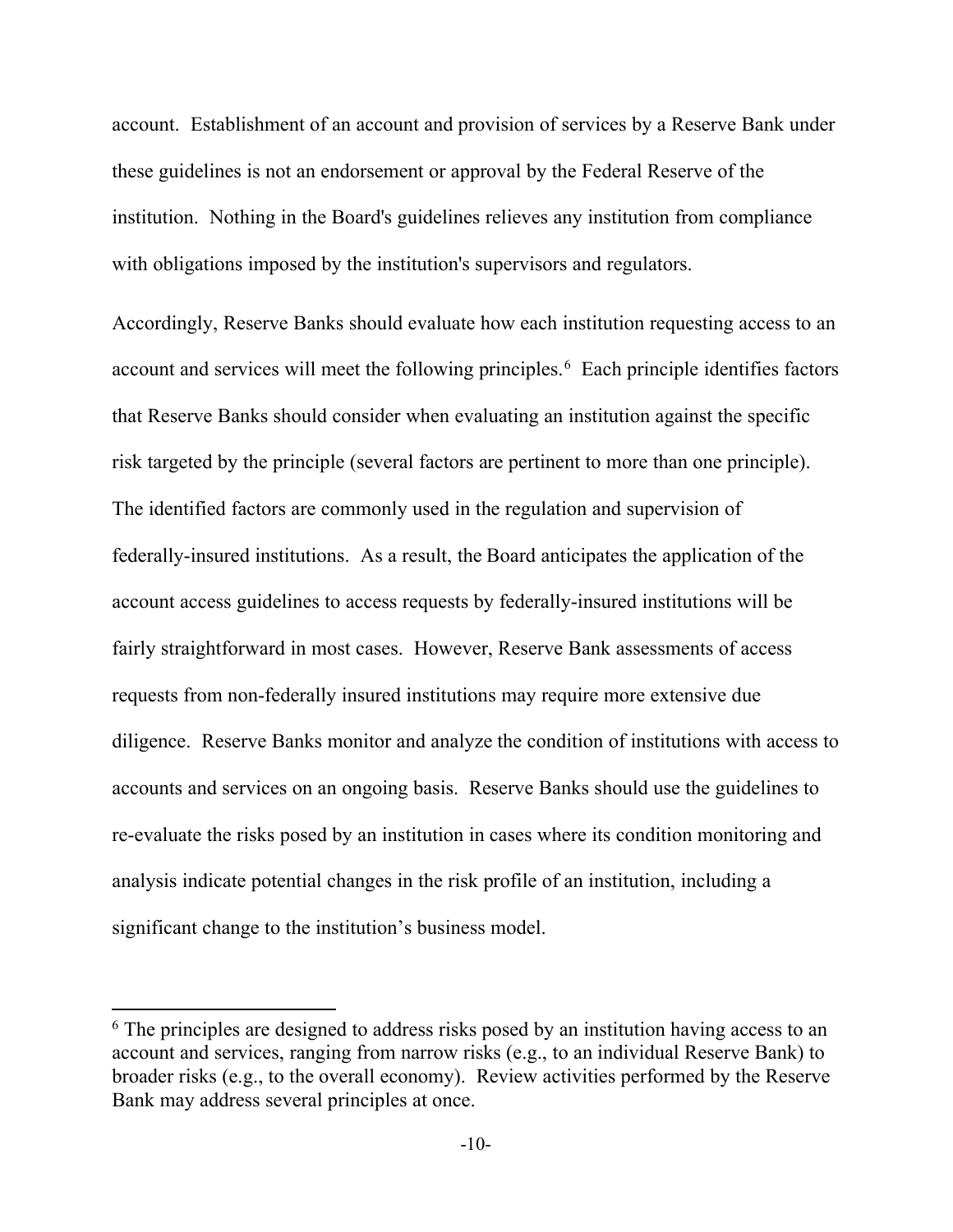1. Each institution requesting an account or services must be eligible under the Federal Reserve Act or other federal statute to maintain an account at a Federal Reserve Bank (Reserve Bank) and receive Federal Reserve services and should have a well-founded, clear, transparent, and enforceable legal basis for its operations.[7](#page-10-0)

a. Unless otherwise specified by federal statute, only those entities that are member banks or meet the definition of a depository institution under section 19(b) of the Federal Reserve Act are legally eligible to obtain Federal Reserve accounts and financial services.[8](#page-10-1)

b. The Reserve Bank should assess the consistency of the institution's activities and services with applicable laws and regulations, such as Article 4A of the Uniform Commercial Code and the Electronic Fund Transfer Act. The Reserve Bank should also consider whether the design of the institution's services would impede compliance by the institution's customers with U.S. sanctions programs,

<span id="page-10-0"></span><sup>&</sup>lt;sup>7</sup> These principles do not apply to accounts and services provided by a Reserve Bank (i) as depository and fiscal agent, such as those provided for the Treasury and for certain government-sponsored entities (12 U.S.C. 391, 393-95, 1823, 1435), (ii) to certain international organizations (22 U.S.C. sections 285d, 286d, 290o-3, 290i-5, 290l-3), (iii) to designated financial market utilities (12 U.S.C. 5465), (iv) pursuant to the Board's Regulation N (12 CFR 214), or (v) pursuant to the Board's Guidelines for Evaluating Joint Account Requests.

<span id="page-10-1"></span><sup>&</sup>lt;sup>8</sup> Unless otherwise expressly excluded under the previous footnote, these principles apply to account requests from all institutions, including member banks or other entities that meet the definition of a depository institution under section 19(b), as well as Edge and Agreement corporations (12 U.S.C. 601-604a, 611-631), and U.S. branches and agencies of foreign banks (12 U.S.C. 347d).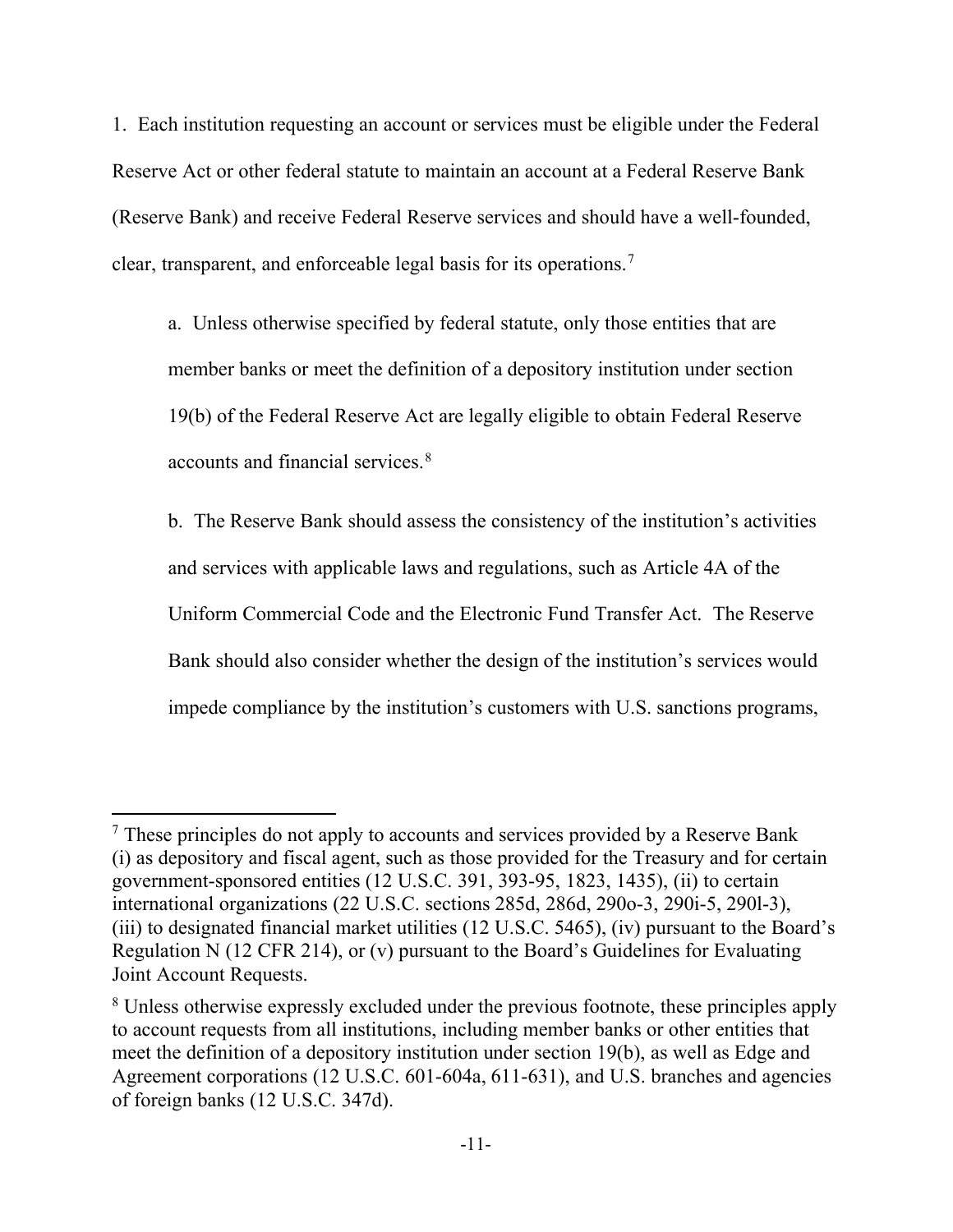Bank Secrecy Act (BSA) and anti-money-laundering (AML) requirements or regulations, or consumer protection laws and regulations.

2. Provision of an account and services to an institution should not present or create undue credit, operational, settlement, cyber or other risks to the Reserve Bank.

a. The Reserve Bank should incorporate, to the extent possible, the assessments of an institution by state and/or federal supervisors into its independent assessment of the institution's risk profile.

b. The Reserve Bank should confirm that the institution has an effective risk management framework and governance arrangements to ensure that the institution operates in a safe and sound manner, during both normal conditions and periods of idiosyncratic and market stress.

i. For these purposes, effective risk management includes having a robust framework, including policies, procedures, systems, and qualified staff, to manage applicable risks. The framework should at a minimum identify, measure, and control the particular risks posed by the institution's business lines, products and services. The effectiveness of the framework should be further supported by internal testing and internal audit reviews.

ii. The framework should be subject to oversight by a board of directors (or similar body) as well as oversight by state and/or federal banking supervisor(s).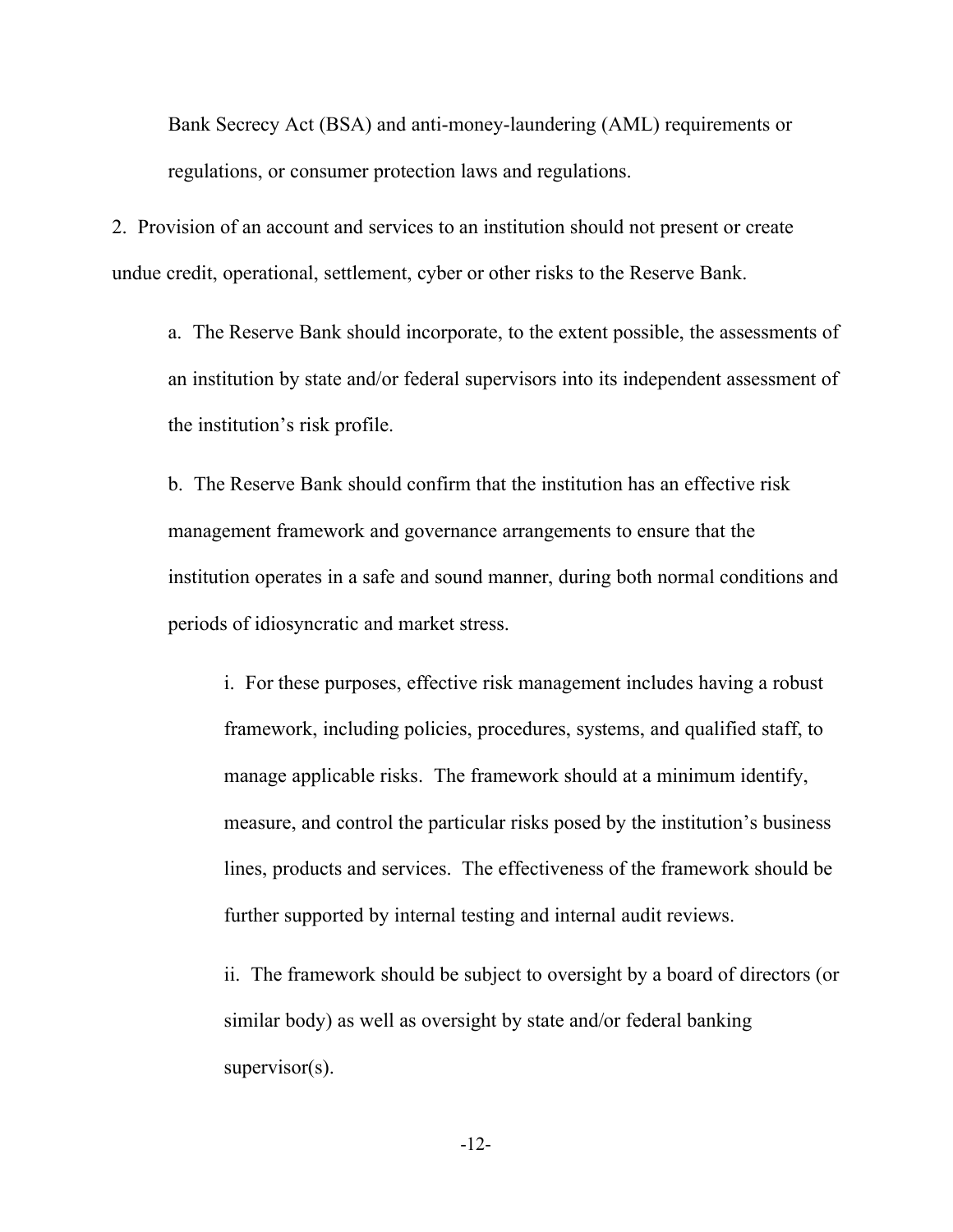iii. The framework should clearly identify all risks that may arise related to the institution's business (e.g., legal, credit, liquidity, operational, custody, investment) as well as objectives regarding the risk tolerances for the management of such risks.

c. The Reserve Bank should confirm that the institution is in substantial compliance with its supervisory agency's regulatory and supervisory requirements.

d. The institution must, in the Reserve Bank's judgment:

i. Demonstrate an ability to comply, were it to obtain a master account, with Board orders and policies, Reserve Bank agreements and operating circulars, and other applicable Federal Reserve requirements.

ii. Be in sound financial condition, including maintaining adequate capital to continue as a going concern and to meet its current and projected operating expenses under a range of scenarios.

iii. Demonstrate the ability, on an ongoing basis (including during periods of idiosyncratic or market stress), to meet all of its obligations in order to remain a going concern and comply with its agreement for a Reserve Bank account and services, including by maintaining:

A. Sufficient liquid resources to meet its obligations to the Reserve Bank under applicable agreements, operating circulars, and Board policies;

-13-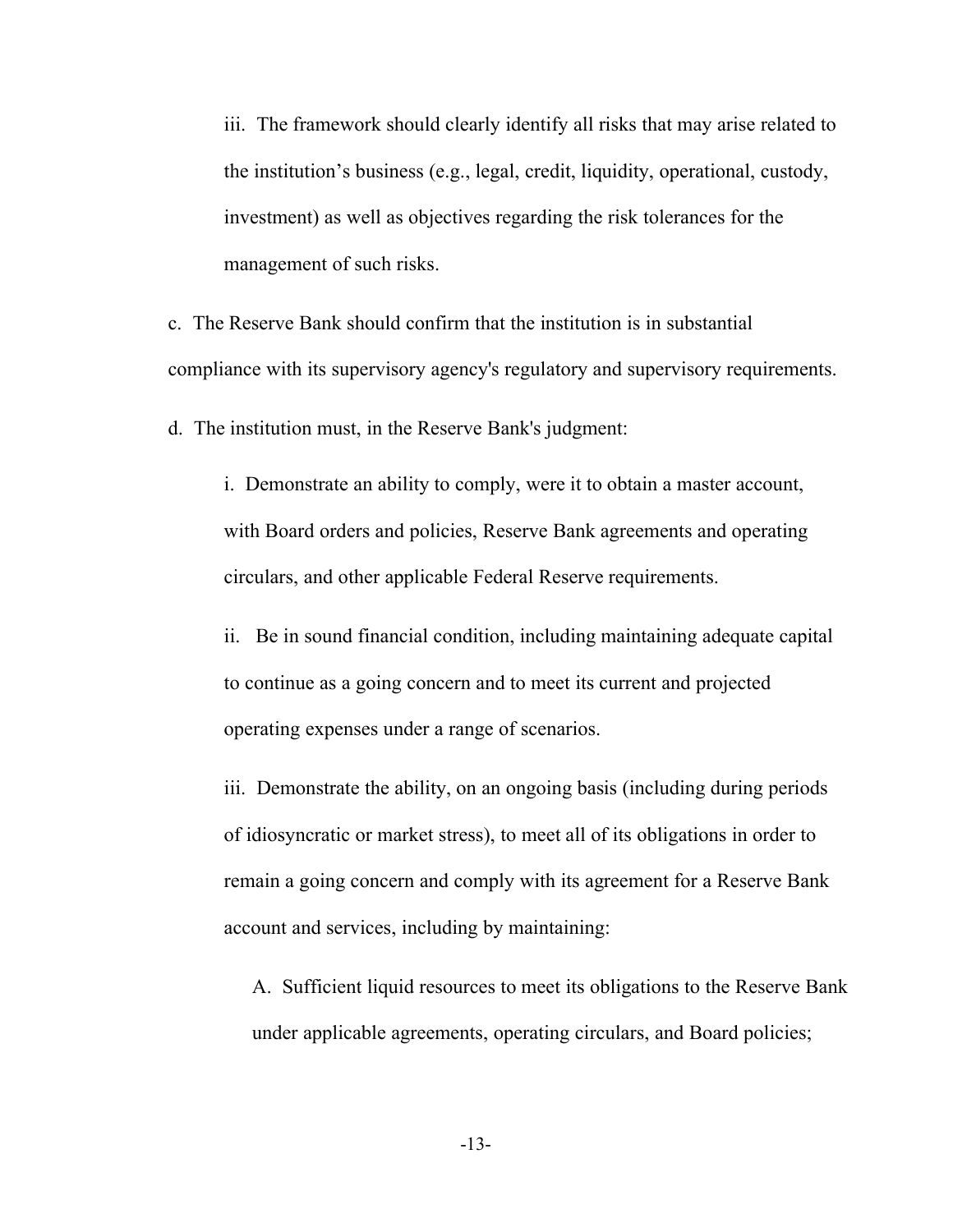B. The operational capacity to ensure that such liquid resources are available to satisfy all such obligations to the Reserve Bank on a timely basis; and

C. Settlement processes designed to appropriately monitor balances in its Reserve Bank account on an intraday basis, to process transactions through its account in an orderly manner and maintain/achieve a positive account balance before the end of the business day.

iv. Have in place an operational risk framework designed to ensure operational resiliency against events associated with processes, people, and systems that may impair the institution's use and settlement of Reserve Bank services. This framework should consider internal and external factors, including operational risks inherent in the institution's business model, risks that might arise in connection with its use of any Reserve Bank account and services, and cyber-related risks. At a minimum, the operational risk framework should:

A. Identify the range of operational risks presented by the institution's business model (e.g., cyber vulnerability, operational failure, resiliency of service providers), and establish sound operational risk management objectives to address such risks;

B. Establish sound governance arrangements, rules, and procedures to oversee and implement the operational risk management framework;

-14-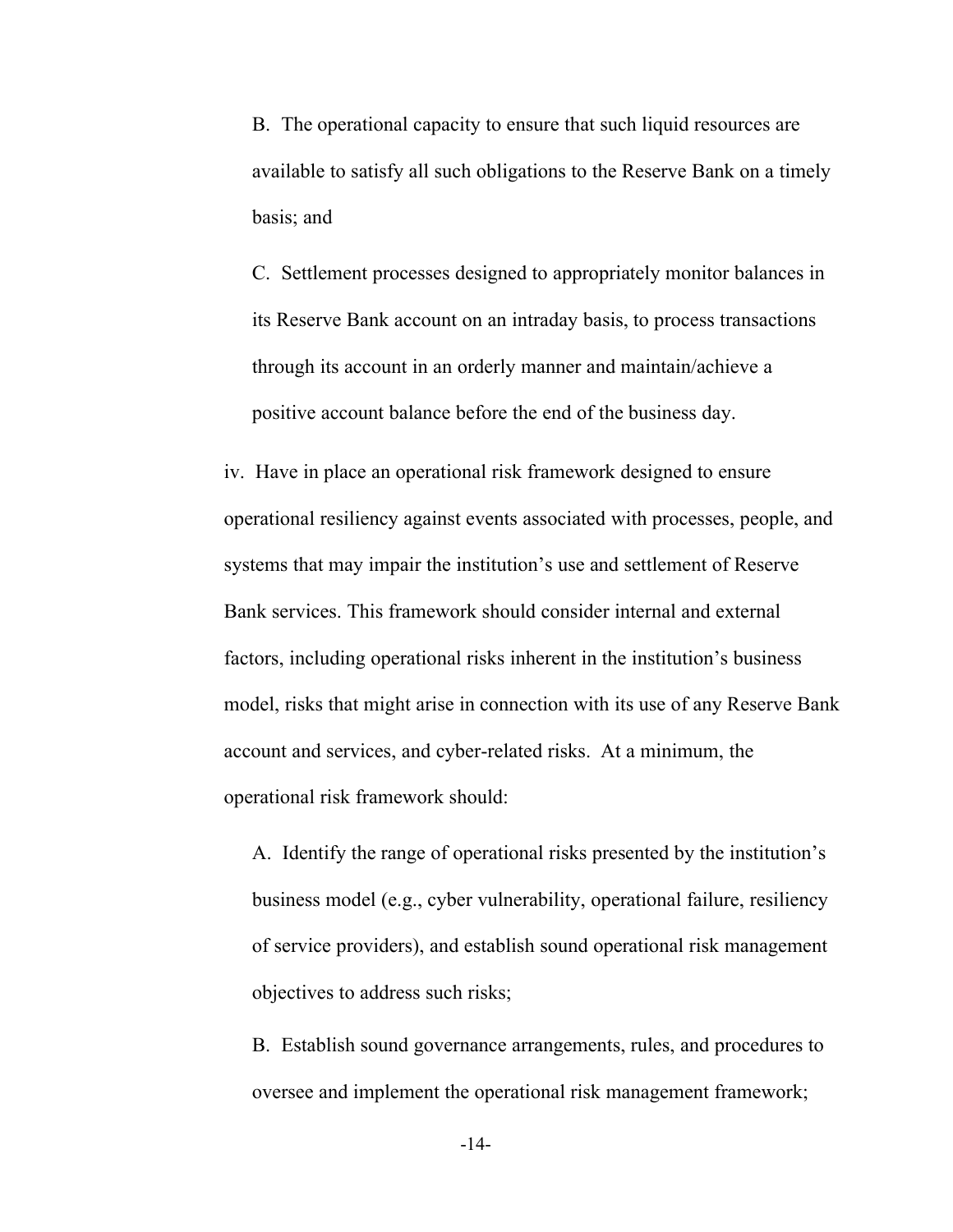C. Establish clear and appropriate rules and procedures to carry out the risk management objectives;

D. Employ the resources necessary to achieve its risk management objectives and implement effectively its rules and procedures, including, but not limited to, sound processes for physical and information security, internal controls, compliance, program management, incident management, business continuity, audit, and well-qualified personnel; and

E. Support compliance with the electronic access requirements, including security measures, outlined in the Reserve Banks' Operating Circular 5 and its supporting documentation.

3. Provision of an account and services to an institution should not present or create undue credit, liquidity, operational, settlement, cyber or other risks to the overall payment system.

a. The Reserve Bank should incorporate, to the extent possible, the assessments of an institution by state and/or federal supervisors into its independent assessment of the institution's risk profile.

b. The Reserve Bank should confirm that the institution has an effective risk management framework and governance arrangements to limit the impact that idiosyncratic stress, disruptions, outages, cyber incidents, or other incidents at the institution might have on other institutions and the payment system broadly. The framework should include:

-15-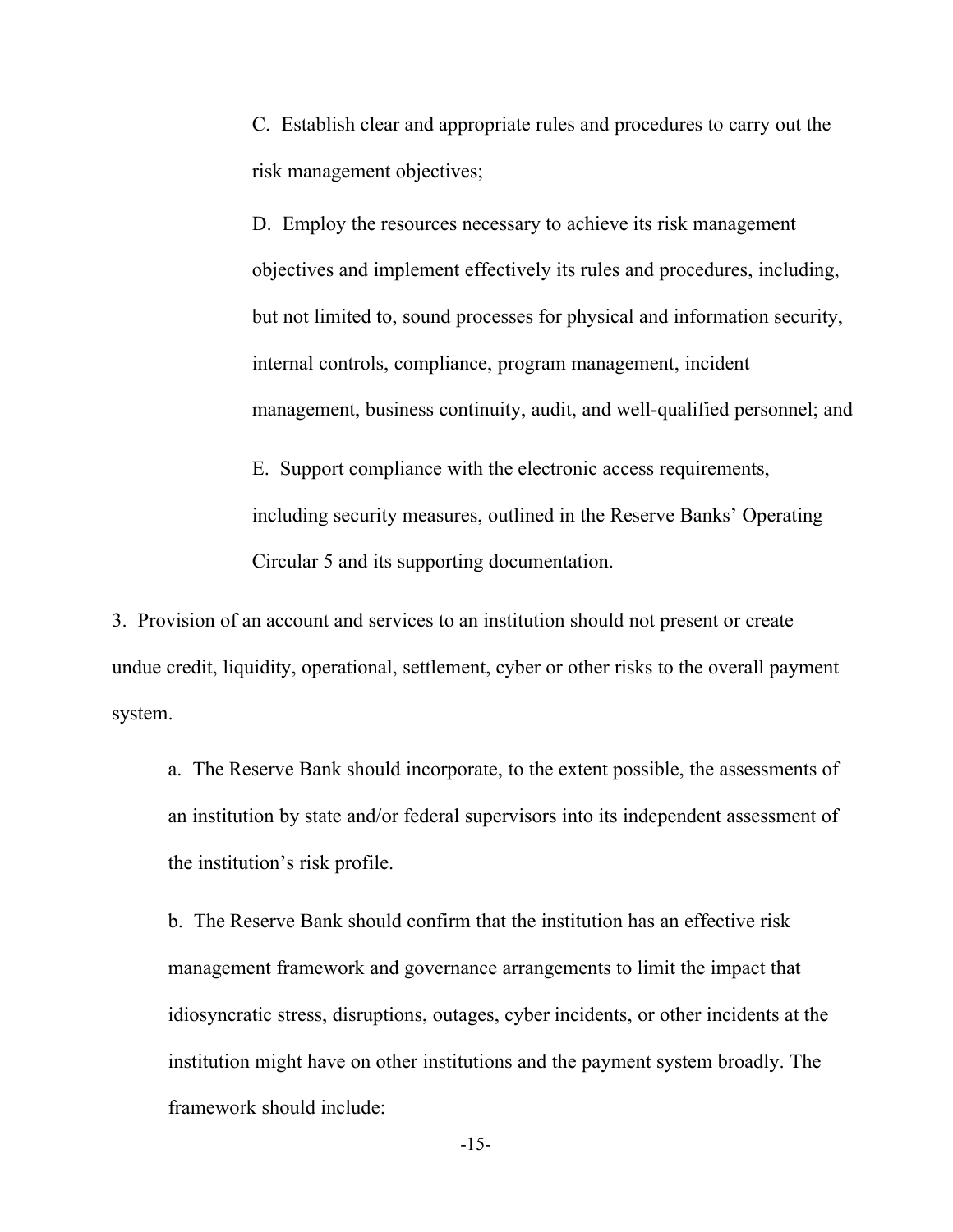i. Clearly defined operational reliability objectives and policies and procedures in place to achieve those objectives.

ii. A business continuity plan that addresses events that have the potential to disrupt operations and a resiliency objective to ensure the institution can resume services in a reasonable timeframe.

iii. Policies and procedures for identifying risks that external parties may pose to sound operations, including interdependencies with affiliates, service providers, and others.

c. The Reserve Bank should identify actual and potential interactions between the institution's use of a Reserve Bank account and services and (other parts of) the payment system.

- i. The extent to which the institution's use of a Reserve Bank account and services might restrict funds from being available to support the liquidity needs of other institutions should also be considered.
- d. The institution must, in the Reserve Bank's judgment:
	- i. Be in sound financial condition, including maintaining adequate capital to continue as a going concern and to meet its current and projected operating expenses under a range of scenarios.
	- ii. Demonstrate the ability, on an ongoing basis (including during periods of idiosyncratic or market stress), to meet all of its obligations in order to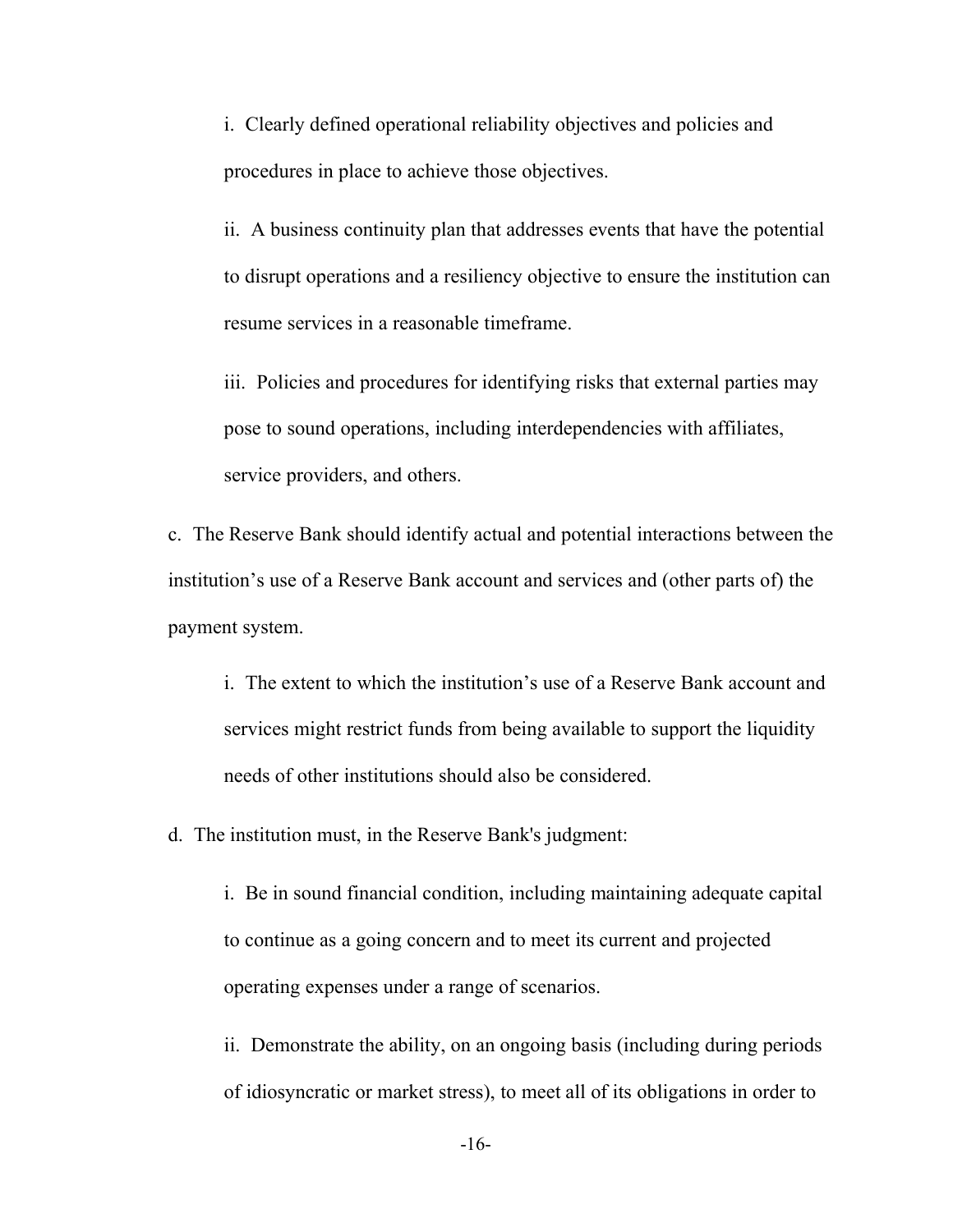remain a going concern and comply with its agreement for a Reserve Bank account and services, including by maintaining:

A. Sufficient liquid resources to meet its obligations to the Reserve Bank under applicable agreements, Operating Circulars, and Board policies;

B. The operational capacity to ensure that such liquid resources are available to satisfy all such obligations to the Reserve Bank on a timely basis; and

C. Settlement processes designed to appropriately monitor balances in its Reserve Bank account on an intraday basis, to process transactions through its account in an orderly manner and maintain/achieve a positive account balance before the end of the business day.

iii. Have in place an operational risk framework designed to ensure operational resiliency against events associated with processes, people, and systems that may impair the institution's payment system activities. This framework should consider internal and external factors, including operational risk inherent in the institution's business model, risk that might arise in connection with its use of the payment system, and cyber-related risks. At a minimum, the framework should:

-17-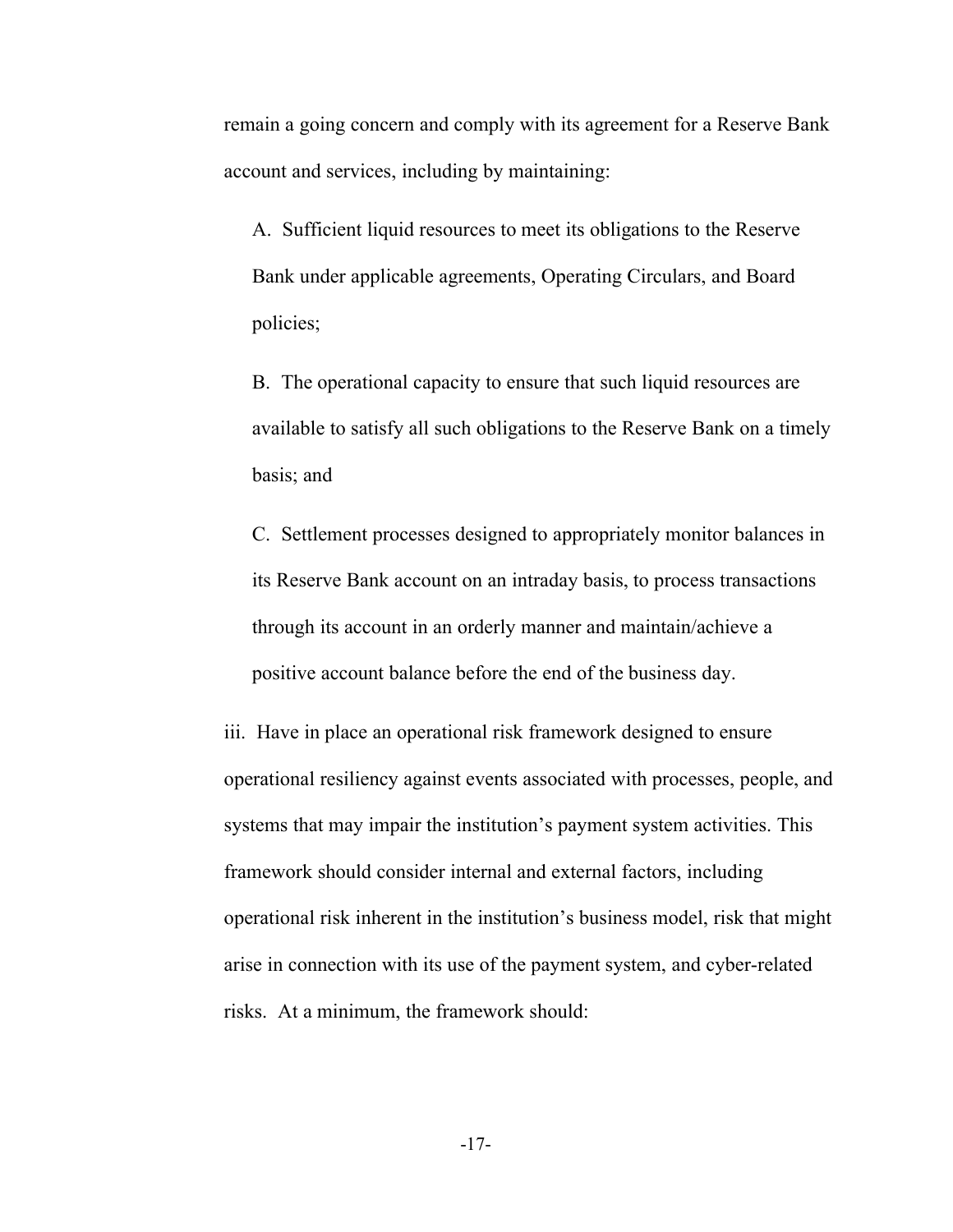A. Identify the range of operational risks presented by the institution's business model (e.g., cyber vulnerability, operational failure, resiliency of service providers), and establish sound operational risk-management objectives;

B. Establish sound governance arrangements, rules, and procedures to oversee the operational risk management framework;

C. Establish clear and appropriate rules and procedures to carry out the risk management objectives;

D. Employ the resources necessary to achieve its risk management objectives and implement effectively its rules and procedures, including, but not limited to, sound processes for physical and information security, internal controls, compliance, program management, incident management, business continuity, audit, and well-qualified personnel.

4. Provision of an account and services to an institution should not create undue risk to the stability of the U.S. financial system.

a. The Reserve Bank should incorporate, to the extent possible, the assessments of an institution by state and/or federal supervisors into its independent assessment of the institution's risk profile.

b. The Reserve Bank should determine, in coordination with the other Reserve Banks and Board, whether the access to an account and services by an institution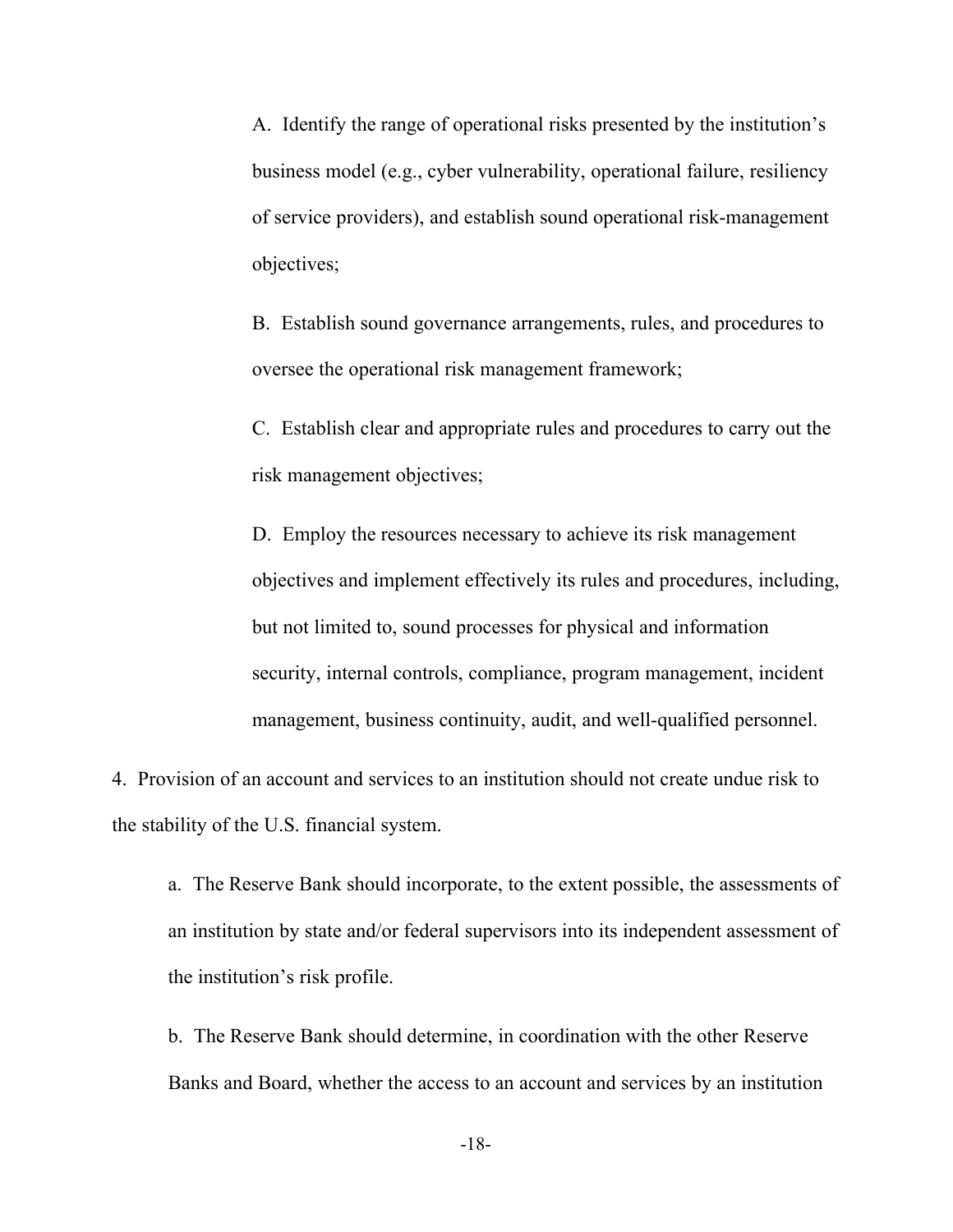itself or a group of like institutions could introduce financial stability risk to the U.S. financial system.

c. The Reserve Bank should confirm that the institution has an effective risk management framework and governance arrangements for managing liquidity, credit, and other risks that may arise in times of financial or economic stress.

d. The Reserve Bank should consider the extent to which, especially in times of financial or economic stress, liquidity or other strains at the institution may be transmitted to other segments of the financial system.

e. The Reserve Bank should consider the extent to which, especially during times of financial or economic stress, access to an account and services by an institution itself (or a group of like institutions) could affect deposit balances across U.S. financial institutions more broadly and whether any resulting movements in deposit balances could have a deleterious effect on U.S. financial stability.

i. Balances held in Reserve Bank accounts are high-quality liquid assets, making them very attractive in times of financial or economic stress. For example, in times of stress, investors that would otherwise provide shortterm funding to nonfinancial firms, financial firms, and state and local governments could rapidly withdraw that funding and instead deposit their funds with an institution holding mostly central bank balances. If the institution is not subject to capital requirements similar to a federallyinsured institution, it can more easily expand its balance sheet during times

-19-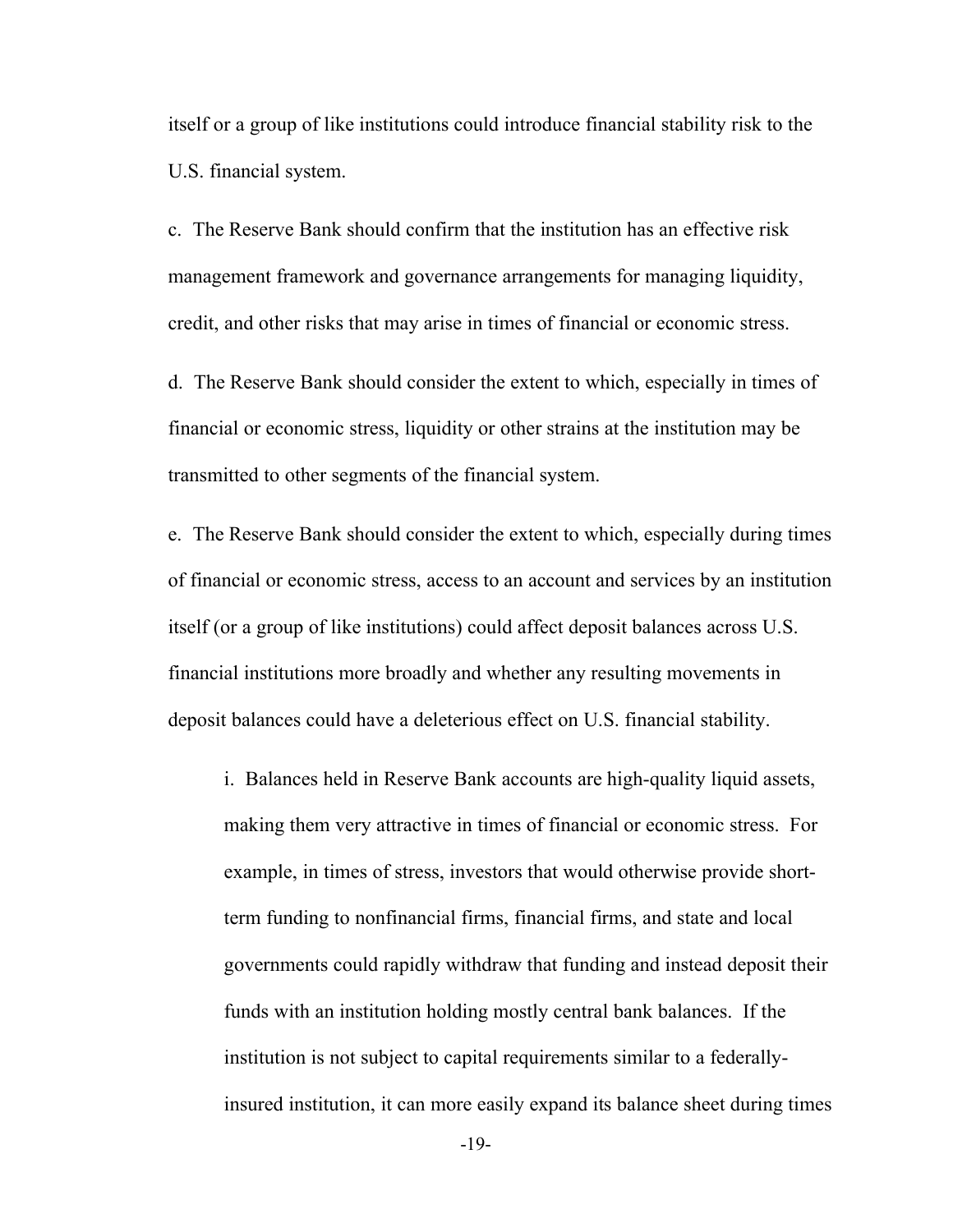of stress; as a result, the potential for sudden and significant deposit inflows into that institution is particularly large, which could disintermediate other parts of the financial system, greatly amplifying stress.

5. Provision of an account and services to an institution should not create undue risk to the overall economy by facilitating activities such as money laundering, terrorism financing, fraud, cybercrimes, economic or trade sanctions violations, or other illicit activity.

a. The Reserve Bank should incorporate, to the extent possible, the assessments of an institution by state and/or federal supervisors into its independent assessment of the institution's risk profile.

b. The Reserve Bank should confirm that the institution has a BSA/AML compliance program consisting of the components set out below and in relevant regulations.<sup>[9](#page-19-0)</sup>

i. For these purposes, the Reserve Bank should confirm that the institution's BSA/AML compliance program contains the following elements<sup>[10](#page-19-1)</sup>:

<span id="page-19-0"></span> $9$  Refer to 12 CFR 208.62 and 63, 12 CFR 211.5(k), 5(m), 24(f), and 24(j), and 12 CFR 225.4(f) (Federal Reserve); 12 CFR 326.8 and 12 CFR part 353 (FDIC); 12 CFR 748.1-2 (NCUA); 12 CFR 21.11, and 21, and 12 CFR 163.180 (OCC); and 31 CFR 1020.210(a) and (b), and 31 CFR 1020.320 (FinCEN), which are controlling.

<span id="page-19-1"></span> $10$  Reserve Banks may reference the FFIEC BSA/AML Manual. These guidelines may be updated to reflect any changes to relevant regulations.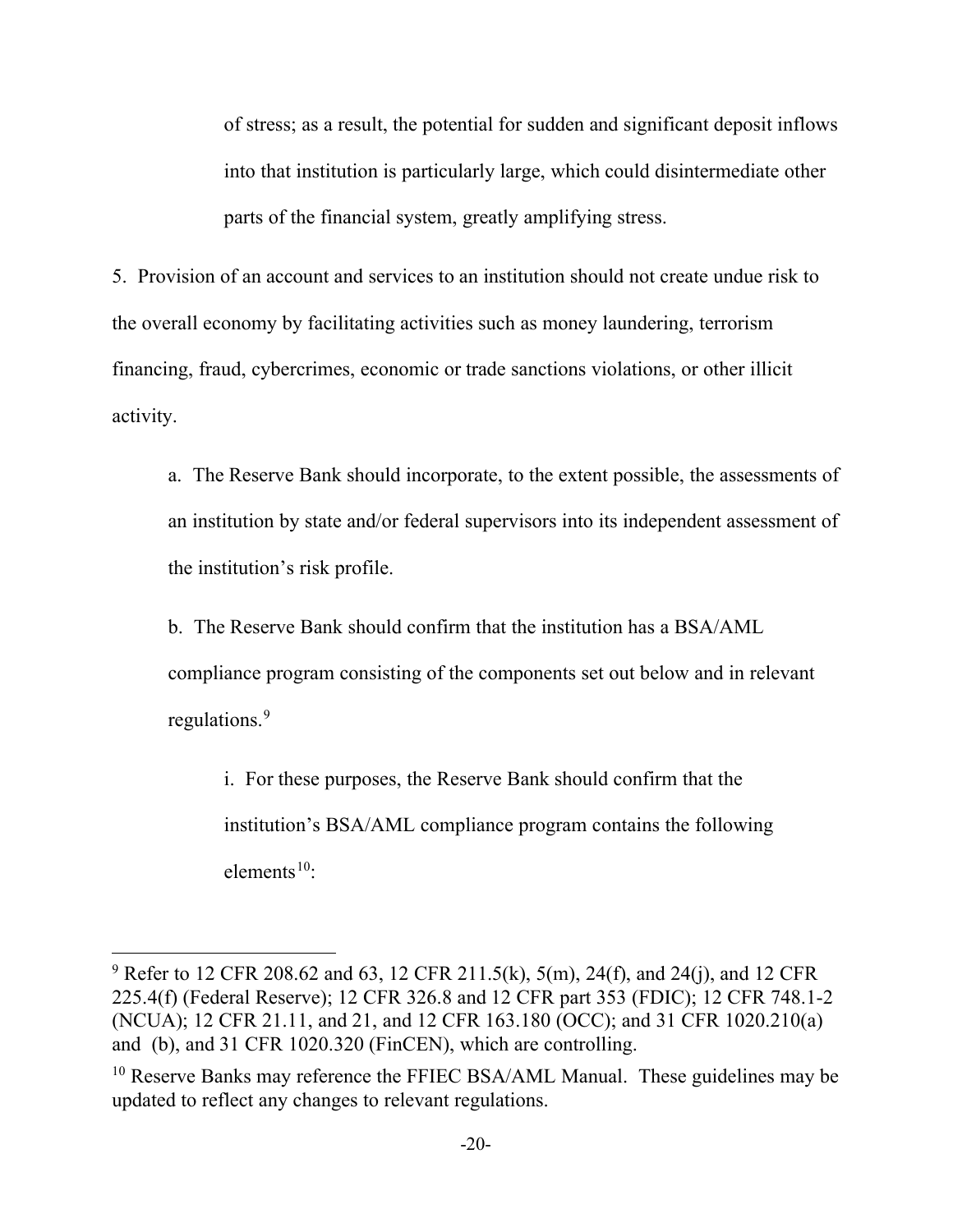A. A system of internal controls, including policies and procedures, to ensure ongoing BSA/AML compliance;

B. Independent audit and testing of BSA/AML compliance to be conducted by bank personnel or by an outside party;

C. Designation of an individual or individuals responsible for coordinating and monitoring day-to-day compliance (BSA compliance officer);

D. Ongoing training for appropriate personnel, tailored to each individual's specific responsibilities, as appropriate;

E. Appropriate risk-based procedures for conducting ongoing customer due diligence to include, but not limited to, understanding the nature and purpose of customer relationships for the purpose of developing a customer risk profile and conducting ongoing monitoring to identify and report suspicious transactions and, on a risk basis, to maintain and update customer information;

c. The Reserve Bank should confirm that the institution has a compliance program designed to support its compliance with the Office of Foreign Assets Control (OFAC) regulations at 31 CFR Chapter  $V<sup>11</sup>$  $V<sup>11</sup>$  $V<sup>11</sup>$ 

<span id="page-20-0"></span><sup>&</sup>lt;sup>11</sup> Reserve Banks may reference the OFAC section of the FFIEC BSA/AML Manual. These guidelines may be updated to reflect any changes to relevant regulations.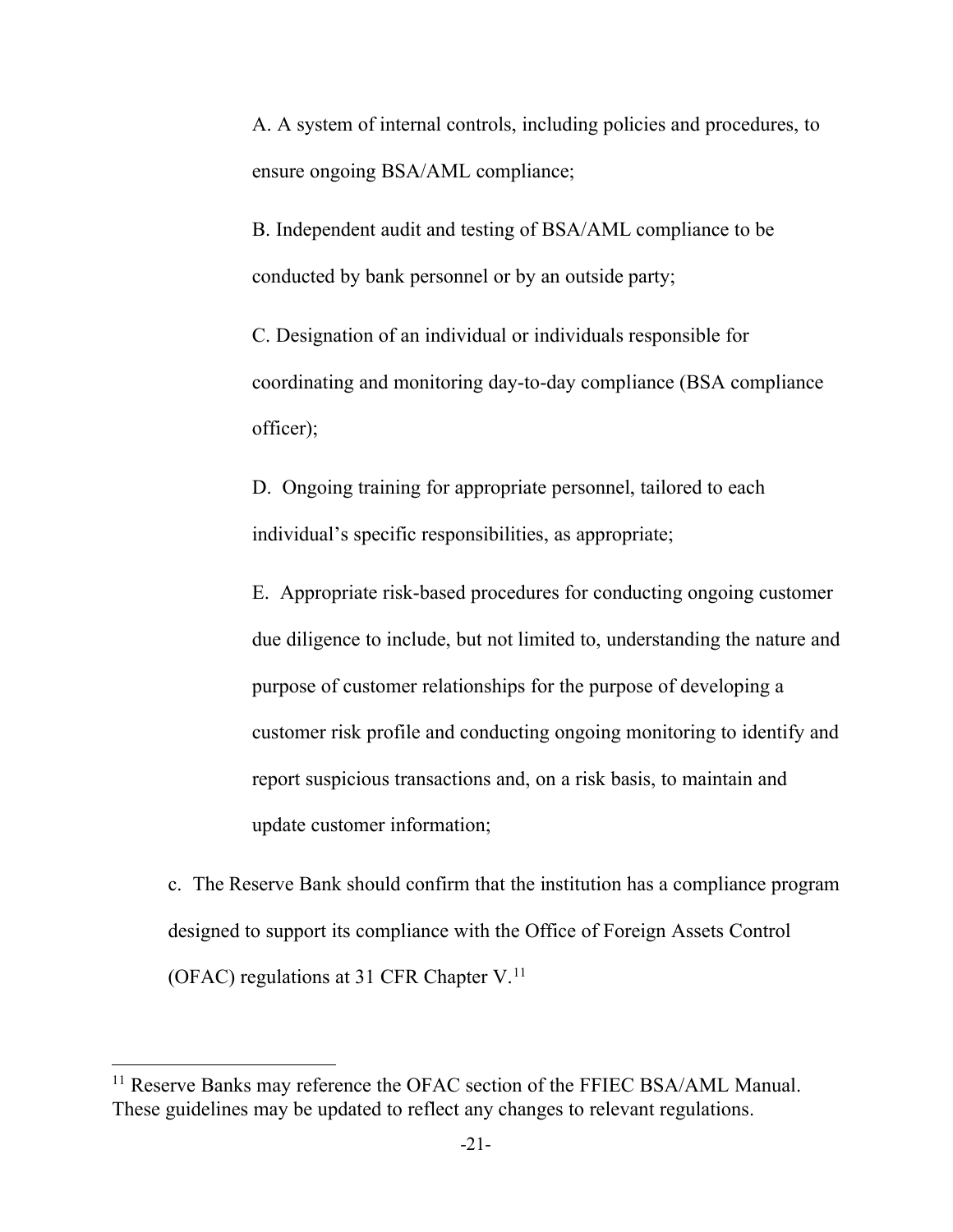i. For these purposes, the Reserve Bank may review the institution's written OFAC compliance program, provided one has been created, and confirm that it is commensurate with the institution's OFAC risk profile. An OFAC compliance program should identify higher-risk areas, provide for appropriate internal controls for screening and reporting, establish independent testing for compliance, designate a bank employee or employees as responsible for OFAC compliance, and create a training program for appropriate personnel in all relevant areas of the institution.

6. Provision of an account and services to an institution should not adversely affect the Federal Reserve's ability to implement monetary policy.

a. The Reserve Bank should incorporate, to the extent possible, the assessments of an institution by state and/or federal supervisors into its independent assessment of the institution's risk profile.

b. The Reserve Bank should determine, in coordination with the other Reserve Banks and the Board, whether access to an account and services by an institution itself or a group of like institutions could have an effect on the implementation of monetary policy.

c. The Reserve Bank should consider, among other things, whether access to a Reserve Bank account and services by the institution could affect the level and variability of the demand for and supply of reserves, the level and volatility of key policy interest rates, the structure of key short-term funding markets, and on the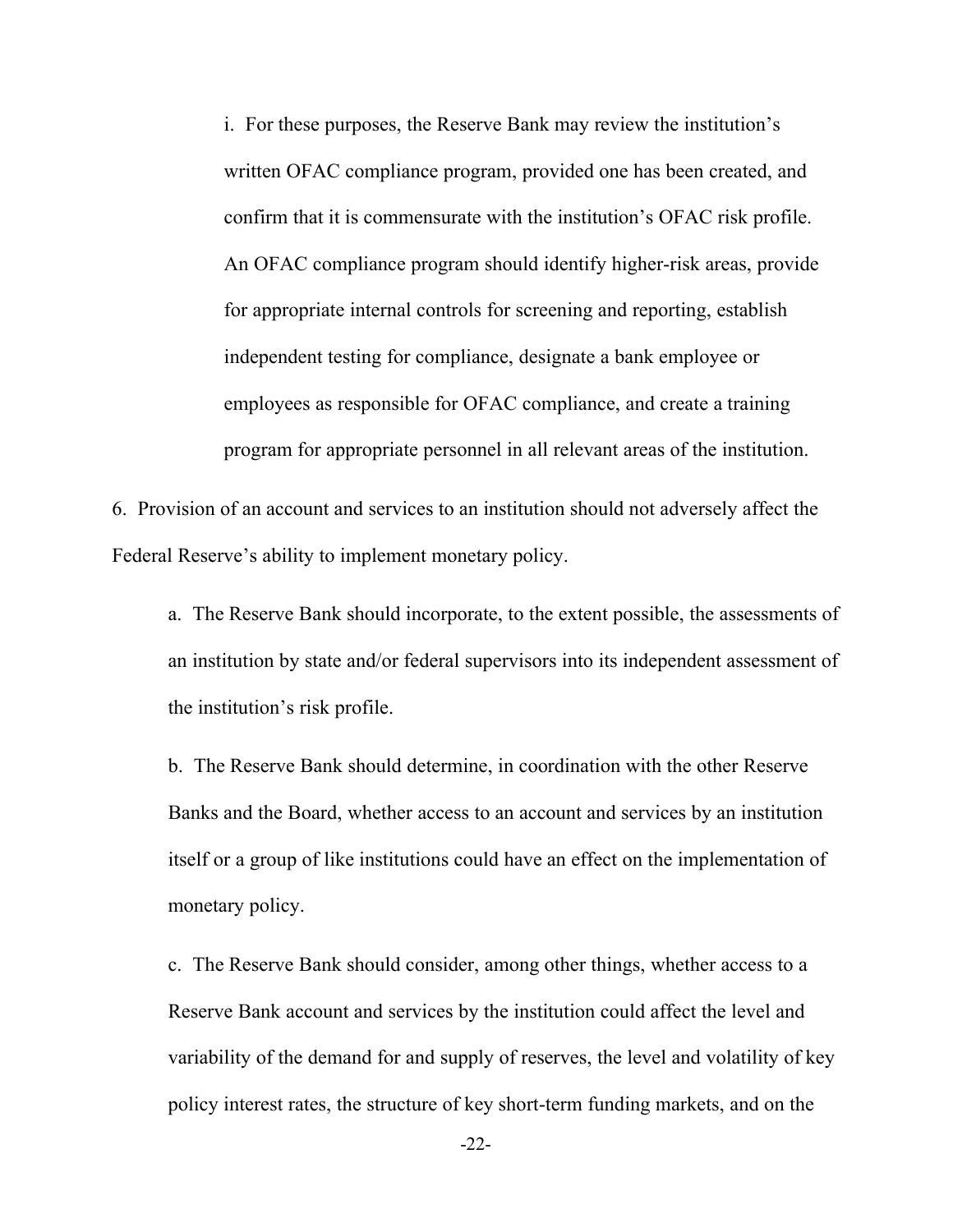overall size of the consolidated balance sheet of the Reserve Banks. The Reserve Bank should consider the implications of providing an account to the institution in normal times as well as in times of stress. This consideration should occur regardless of the current monetary policy implementation framework in place.

#### **Section 2: Tiered Review Framework**

The tiered review framework in this section is meant to serve as a guide to the level of due diligence and scrutiny to be applied by Reserve Banks to different types of institutions. Although institutions in a higher tier will face greater due diligence and scrutiny than institutions in a lower tier, a Reserve Bank has the authority to grant or deny an access request by an institution in any of the three proposed tiers, based on the Reserve Bank's application of the Guidelines in Section 1 to that particular institution.

- 1. Tier 1: Eligible institutions that are federally insured.
	- a. As federally-insured depository institutions, Tier 1 institutions are already subject to a standard, strict, and comprehensive set of federal banking regulations.
	- b. In addition, for most Tier 1 institutions, detailed regulatory and financial information would in most cases be readily available, often in public form.
	- c. Accordingly, access requests by Tier 1 institutions will generally be subject to a less intensive and more streamlined review.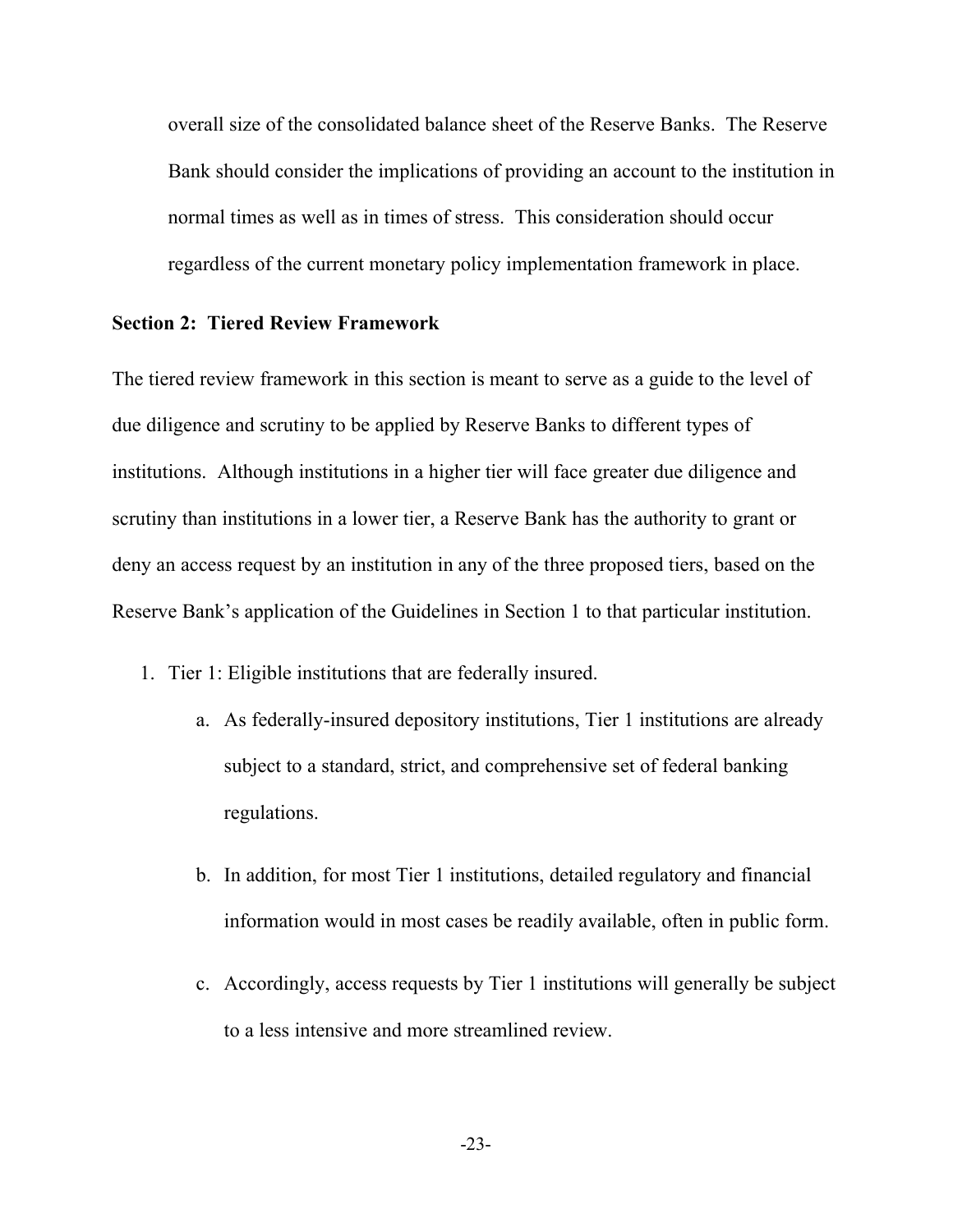- d. In cases where the application of the Guidelines to Tier 1 institutions identifies potentially higher risk profiles, the institutions will receive additional attention.
- 2. Tier 2: Eligible institutions that are not federally insured, but that are subject to federal prudential supervision at the institution and, if applicable, at the holding company level.
	- a. Although not federally insured, Tier 2 institutions are subject to prudential supervision at the institution level by a federal banking agency (by statute). In addition, any holding company of a Tier 2 institution would be subject to Federal Reserve oversight (by statute or by commitments).
	- b. Tier 2 institutions are subject to a similar, but not identical, set of regulations as federally-insured institutions. As a result, Tier 2 institutions may still present greater risks than Tier 1 institutions.
	- c. In addition, detailed regulatory and financial information regarding such institutions may be less available or may not be available in public form.
	- d. Accordingly, account access requests by Tier 2 institutions will generally receive an intermediate level of review.
- 3. Tier 3: Eligible institutions that are not federally insured and that are not subject to federal prudential supervision at the institution and holding company level